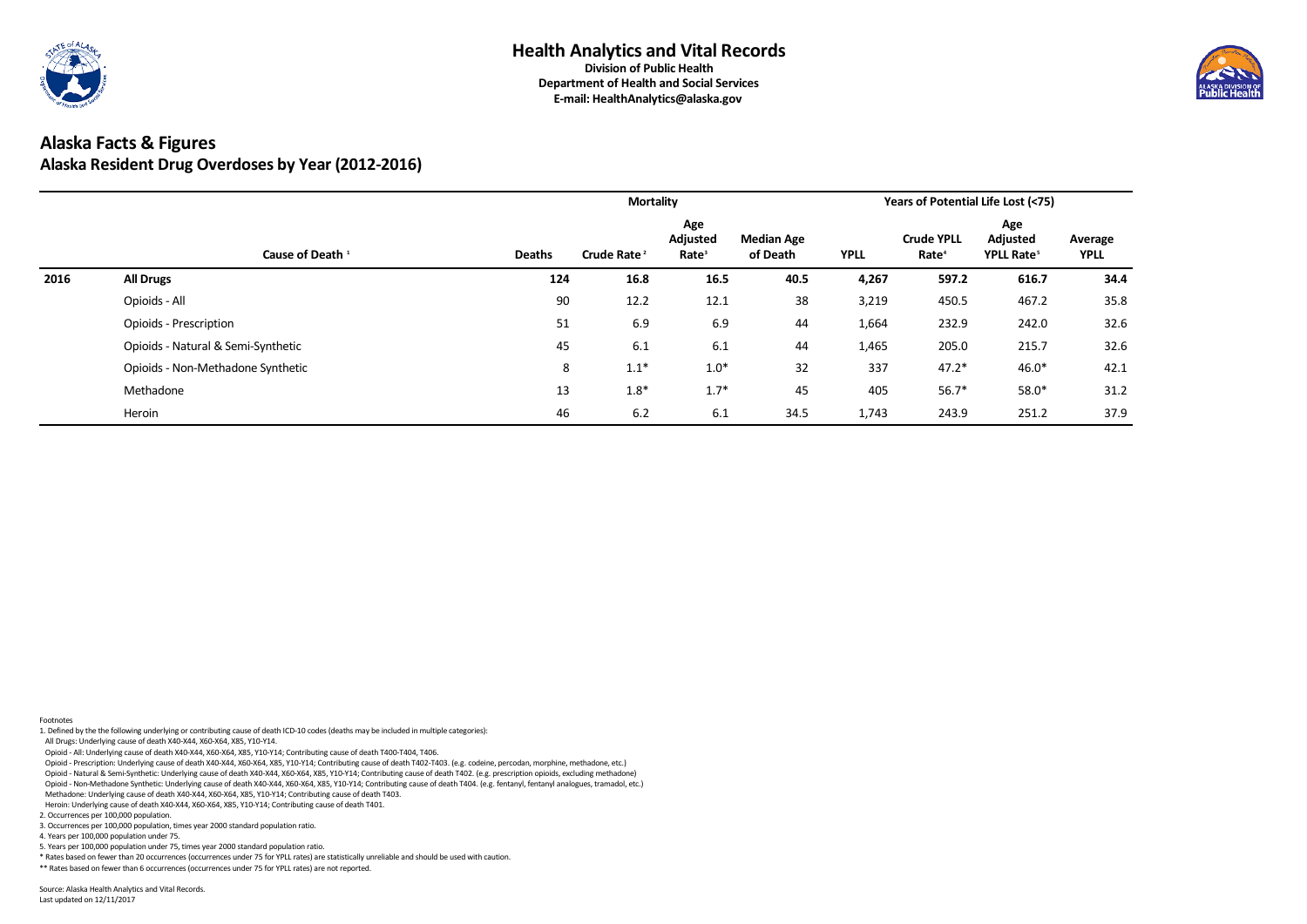

# **Alaska Facts & Figures Alaska Resident Drug Overdoses by Year (2012-2016)**

|      |                                    |               |                         |                                      | Years of Potential Life Lost (<75) |             |                                        |                                           |                        |
|------|------------------------------------|---------------|-------------------------|--------------------------------------|------------------------------------|-------------|----------------------------------------|-------------------------------------------|------------------------|
|      | Cause of Death <sup>1</sup>        | <b>Deaths</b> | Crude Rate <sup>2</sup> | Age<br>Adjusted<br>Rate <sup>3</sup> | <b>Median Age</b><br>of Death      | <b>YPLL</b> | <b>Crude YPLL</b><br>Rate <sup>4</sup> | Age<br>Adjusted<br>YPLL Rate <sup>5</sup> | Average<br><b>YPLL</b> |
| 2015 | <b>All Drugs</b>                   | 121           | 16.4                    | 15.9                                 | 37                                 | 4,212       | 590.8                                  | 597.6                                     | 34.8                   |
|      | Opioids - All                      | 86            | 11.7                    | 11.1                                 | 35.5                               | 3,095       | 434.1                                  | 436.8                                     | 36                     |
|      | <b>Opioids - Prescription</b>      | 57            | 7.7                     | 7.5                                  | 38                                 | 1,967       | 275.9                                  | 281.9                                     | 34.5                   |
|      | Opioids - Natural & Semi-Synthetic | 51            | 6.9                     | 6.6                                  | 38                                 | 1,785       | 250.4                                  | 251.4                                     | 35                     |
|      | Opioids - Non-Methadone Synthetic  | 14            | $1.9*$                  | $1.8*$                               | 35                                 | 512         | $71.8*$                                | $71.3*$                                   | 36.6                   |
|      | Methadone                          | 10            | $1.4*$                  | $1.3*$                               | 40                                 | 311         | $43.6*$                                | $46.8*$                                   | 31.1                   |
|      | Heroin                             | 37            | 5.0                     | 4.8                                  | 32                                 | 1,450       | 203.4                                  | 200.6                                     | 39.2                   |

Footnotes

1. Defined by the the following underlying or contributing cause of death ICD-10 codes (deaths may be included in multiple categories):

All Drugs: Underlying cause of death X40-X44, X60-X64, X85, Y10-Y14.

Opioid - All: Underlying cause of death X40-X44, X60-X64, X85, Y10-Y14; Contributing cause of death T400-T404, T406.

Opioid - Prescription: Underlying cause of death X40-X44, X60-X64, X85, Y10-Y14; Contributing cause of death T402-T403. (e.g. codeine, percodan, morphine, methadone, etc.)

Opioid - Natural & Semi-Synthetic: Underlying cause of death X40-X44, X60-X64, X85, Y10-Y14; Contributing cause of death T402. (e.g. prescription opioids, excluding methadone)

Opioid - Non-Methadone Synthetic: Underlying cause of death X40-X44, X60-X64, X85, Y10-Y14; Contributing cause of death T404. (e.g. fentanyl, fentanyl analogues, tramadol, etc.)

 Methadone: Underlying cause of death X40-X44, X60-X64, X85, Y10-Y14; Contributing cause of death T403. Heroin: Underlying cause of death X40-X44, X60-X64, X85, Y10-Y14; Contributing cause of death T401.

2. Occurrences per 100,000 population.

3. Occurrences per 100,000 population, times year 2000 standard population ratio.

4. Years per 100,000 population under 75.

5. Years per 100,000 population under 75, times year 2000 standard population ratio.

\* Rates based on fewer than 20 occurrences (occurrences under 75 for YPLL rates) are statistically unreliable and should be used with caution.

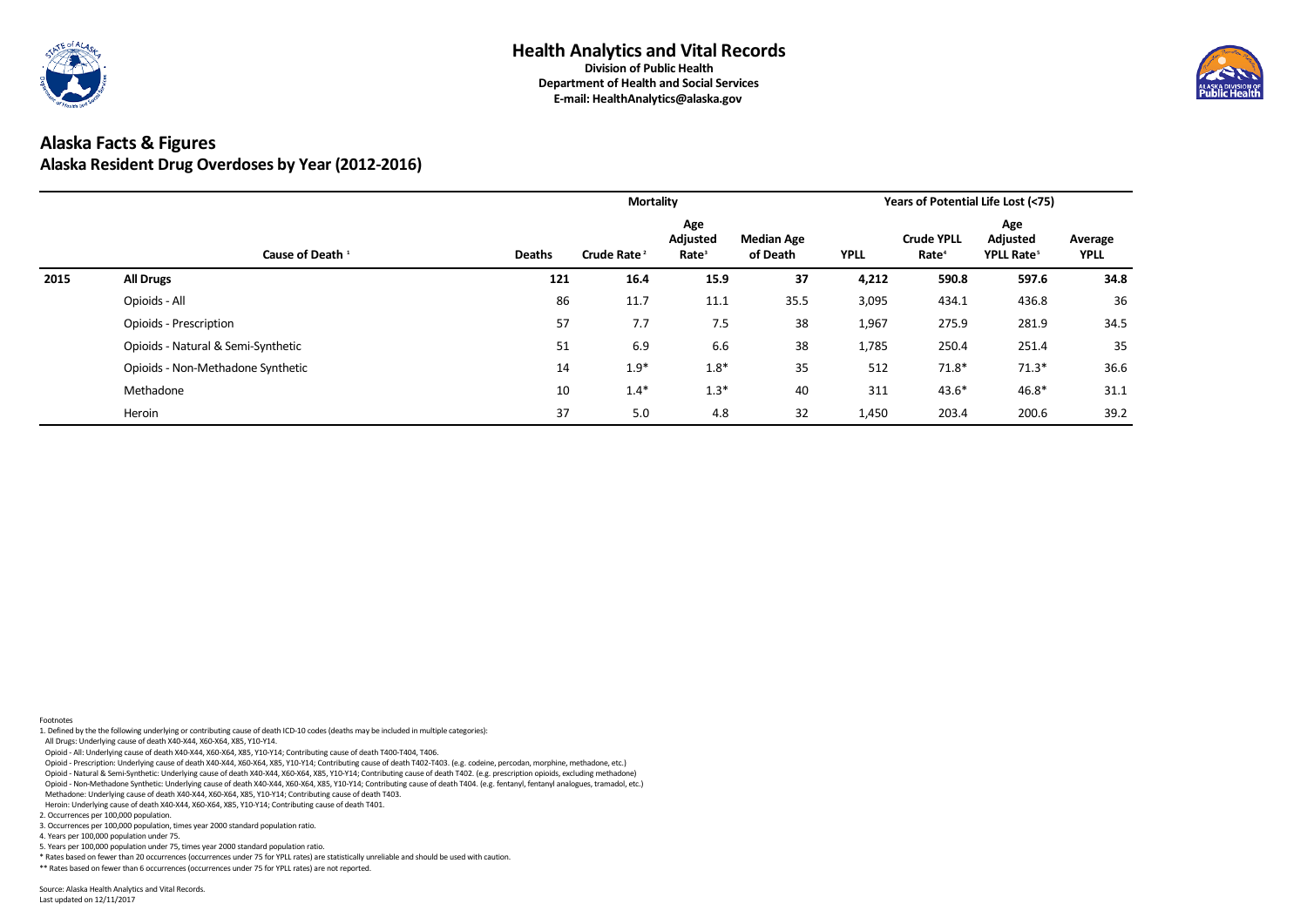

# **Alaska Facts & Figures Alaska Resident Drug Overdoses by Year (2012-2016)**

|      |                                    |               | <b>Mortality</b>        |                                      |                               |             |                                        | Years of Potential Life Lost (<75)        |                        |
|------|------------------------------------|---------------|-------------------------|--------------------------------------|-------------------------------|-------------|----------------------------------------|-------------------------------------------|------------------------|
|      | Cause of Death <sup>1</sup>        | <b>Deaths</b> | Crude Rate <sup>2</sup> | Age<br>Adjusted<br>Rate <sup>3</sup> | <b>Median Age</b><br>of Death | <b>YPLL</b> | <b>Crude YPLL</b><br>Rate <sup>4</sup> | Age<br>Adjusted<br>YPLL Rate <sup>5</sup> | Average<br><b>YPLL</b> |
| 2014 | <b>All Drugs</b>                   | 124           | 16.8                    | 16.7                                 | 41                            | 4,112       | 576.5                                  | 600.8                                     | 33.2                   |
|      | Opioids - All                      | 77            | 10.5                    | 10.7                                 | 38                            | 2,717       | 380.9                                  | 403.9                                     | 35.3                   |
|      | <b>Opioids - Prescription</b>      | 48            | 6.5                     | 6.6                                  | 42.5                          | 1,508       | 211.4                                  | 224.8                                     | 31.4                   |
|      | Opioids - Natural & Semi-Synthetic | 41            | 5.6                     | 5.7                                  | 43                            | 1,285       | 180.1                                  | 190.7                                     | 31.3                   |
|      | Opioids - Non-Methadone Synthetic  | 14            | $1.9*$                  | $2.0*$                               | 35                            | 552         | $77.4*$                                | $82.1*$                                   | 39.4                   |
|      | Methadone                          | 12            | $1.6*$                  | $1.6*$                               | 41                            | 380         | $53.3*$                                | $58.1*$                                   | 31.7                   |
|      | Heroin                             | 25            | 3.4                     | 3.3                                  | 29                            | 1,057       | 148.2                                  | 151.0                                     | 42.3                   |

Footnotes

1. Defined by the the following underlying or contributing cause of death ICD-10 codes (deaths may be included in multiple categories):

All Drugs: Underlying cause of death X40-X44, X60-X64, X85, Y10-Y14.

Opioid - All: Underlying cause of death X40-X44, X60-X64, X85, Y10-Y14; Contributing cause of death T400-T404, T406.

Opioid - Prescription: Underlying cause of death X40-X44, X60-X64, X85, Y10-Y14; Contributing cause of death T402-T403. (e.g. codeine, percodan, morphine, methadone, etc.)

Opioid - Natural & Semi-Synthetic: Underlying cause of death X40-X44, X60-X64, X85, Y10-Y14; Contributing cause of death T402. (e.g. prescription opioids, excluding methadone)

Opioid - Non-Methadone Synthetic: Underlying cause of death X40-X44, X60-X64, X85, Y10-Y14; Contributing cause of death T404. (e.g. fentanyl, fentanyl analogues, tramadol, etc.)

Methadone: Underlying cause of death X40-X44, X60-X64, X85, Y10-Y14; Contributing cause of death T403.

Heroin: Underlying cause of death X40-X44, X60-X64, X85, Y10-Y14; Contributing cause of death T401.

2. Occurrences per 100,000 population.

3. Occurrences per 100,000 population, times year 2000 standard population ratio.

4. Years per 100,000 population under 75.

5. Years per 100,000 population under 75, times year 2000 standard population ratio.

\* Rates based on fewer than 20 occurrences (occurrences under 75 for YPLL rates) are statistically unreliable and should be used with caution.

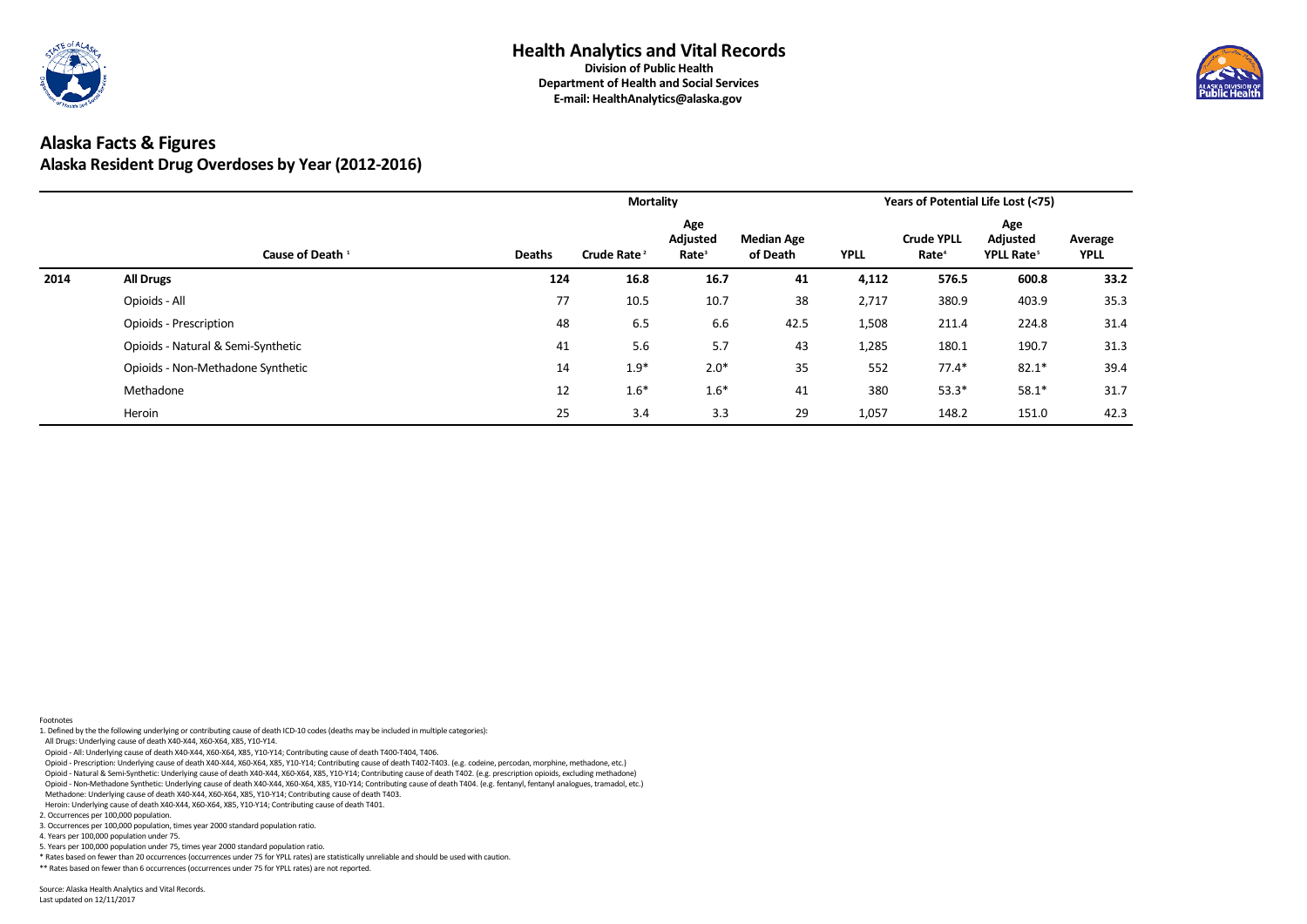

# **Alaska Facts & Figures Alaska Resident Drug Overdoses by Year (2012-2016)**

|      |                                    |               | <b>Mortality</b>        |                                      |                               |             | Years of Potential Life Lost (<75)     |                                                  |                        |
|------|------------------------------------|---------------|-------------------------|--------------------------------------|-------------------------------|-------------|----------------------------------------|--------------------------------------------------|------------------------|
|      | Cause of Death <sup>1</sup>        | <b>Deaths</b> | Crude Rate <sup>2</sup> | Age<br>Adjusted<br>Rate <sup>3</sup> | <b>Median Age</b><br>of Death | <b>YPLL</b> | <b>Crude YPLL</b><br>Rate <sup>4</sup> | Age<br><b>Adjusted</b><br>YPLL Rate <sup>5</sup> | Average<br><b>YPLL</b> |
| 2013 | <b>All Drugs</b>                   | 105           | 14.3                    | 14.2                                 | 43                            | 3,347       | 469.4                                  | 491.1                                            | 31.9                   |
|      | Opioids - All                      | 69            | 9.4                     | 9.1                                  | 44                            | 2,119       | 297.2                                  | 304.3                                            | 30.7                   |
|      | <b>Opioids - Prescription</b>      | 46            | 6.3                     | 6.2                                  | 44                            | 1,367       | 191.7                                  | 199.6                                            | 29.7                   |
|      | Opioids - Natural & Semi-Synthetic | 38            | 5.2                     | 5.1                                  | 43.5                          | 1,124       | 157.6                                  | 163.3                                            | 29.6                   |
|      | Opioids - Non-Methadone Synthetic  | 12            | $1.6*$                  | $1.5*$                               | 45                            | 383         | $53.7*$                                | $52.5*$                                          | 31.9                   |
|      | Methadone                          | 8             | $1.1*$                  | $1.1*$                               | 49                            | 243         | $34.1*$                                | $36.3*$                                          | 30.4                   |
|      | Heroin                             | 24            | 3.3                     | 3.2                                  | 41                            | 807         | 113.2                                  | 117.3                                            | 33.6                   |

Footnotes

1. Defined by the the following underlying or contributing cause of death ICD-10 codes (deaths may be included in multiple categories):

All Drugs: Underlying cause of death X40-X44, X60-X64, X85, Y10-Y14.

Opioid - All: Underlying cause of death X40-X44, X60-X64, X85, Y10-Y14; Contributing cause of death T400-T404, T406.

Opioid - Prescription: Underlying cause of death X40-X44, X60-X64, X85, Y10-Y14; Contributing cause of death T402-T403. (e.g. codeine, percodan, morphine, methadone, etc.)

Opioid - Natural & Semi-Synthetic: Underlying cause of death X40-X44, X60-X64, X85, Y10-Y14; Contributing cause of death T402. (e.g. prescription opioids, excluding methadone)

Opioid - Non-Methadone Synthetic: Underlying cause of death X40-X44, X60-X64, X85, Y10-Y14; Contributing cause of death T404. (e.g. fentanyl, fentanyl analogues, tramadol, etc.)

Methadone: Underlying cause of death X40-X44, X60-X64, X85, Y10-Y14; Contributing cause of death T403.

Heroin: Underlying cause of death X40-X44, X60-X64, X85, Y10-Y14; Contributing cause of death T401.

2. Occurrences per 100,000 population.

3. Occurrences per 100,000 population, times year 2000 standard population ratio.

4. Years per 100,000 population under 75.

5. Years per 100,000 population under 75, times year 2000 standard population ratio.

\* Rates based on fewer than 20 occurrences (occurrences under 75 for YPLL rates) are statistically unreliable and should be used with caution.

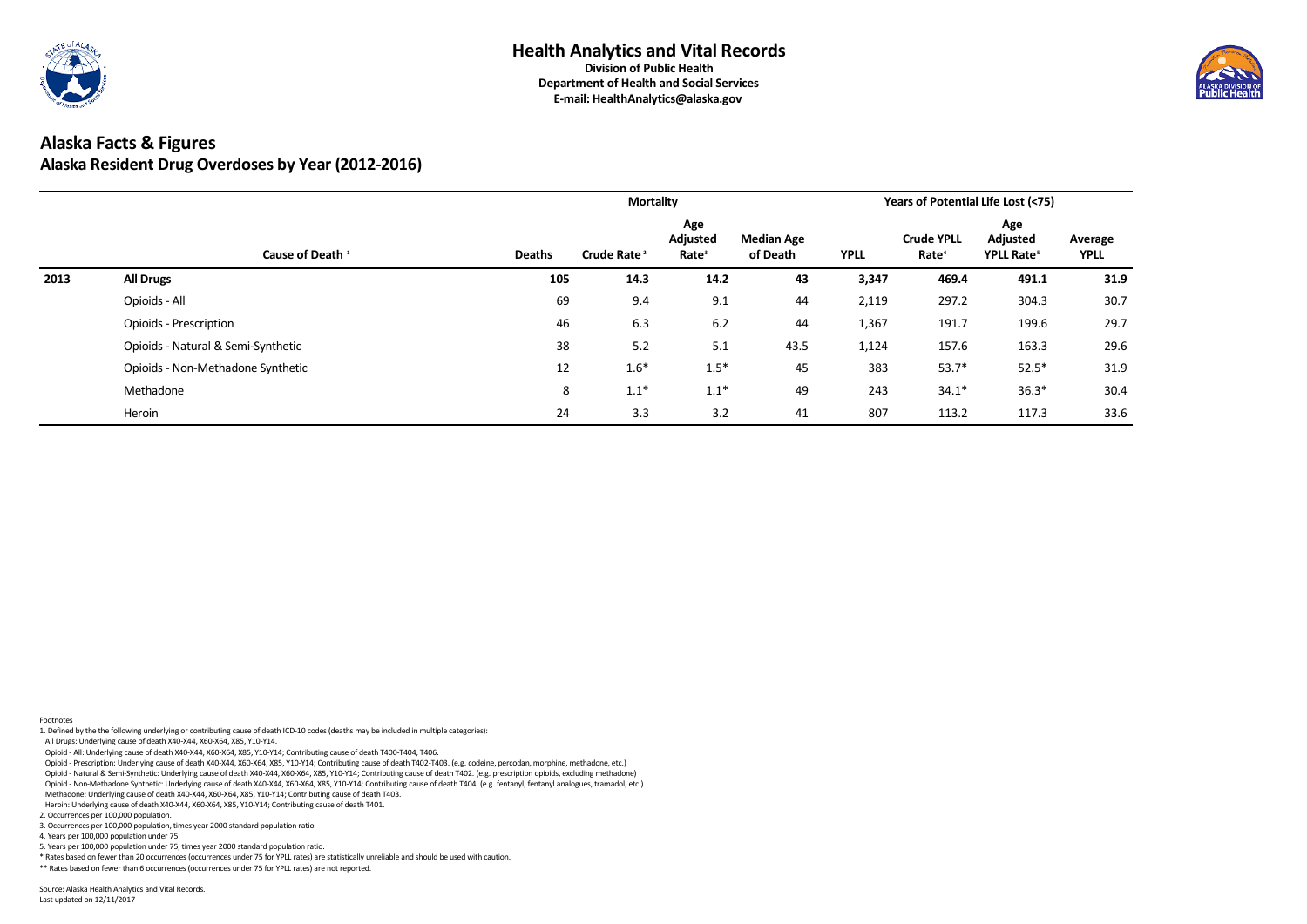

# **Alaska Facts & Figures Alaska Resident Drug Overdoses by Year (2012-2016)**

|      |                                    |               | <b>Mortality</b>        |                                      |                               |             |                                        | Years of Potential Life Lost (<75)               |                        |
|------|------------------------------------|---------------|-------------------------|--------------------------------------|-------------------------------|-------------|----------------------------------------|--------------------------------------------------|------------------------|
|      | Cause of Death <sup>1</sup>        | <b>Deaths</b> | Crude Rate <sup>2</sup> | Age<br>Adjusted<br>Rate <sup>3</sup> | <b>Median Age</b><br>of Death | <b>YPLL</b> | <b>Crude YPLL</b><br>Rate <sup>4</sup> | Age<br><b>Adjusted</b><br>YPLL Rate <sup>5</sup> | Average<br><b>YPLL</b> |
| 2012 | <b>All Drugs</b>                   | 128           | 17.5                    | 17.4                                 | 39                            | 4,410       | 621.7                                  | 632.0                                            | 34.5                   |
|      | Opioids - All                      | 81            | 11.1                    | 10.9                                 | 35                            | 2,942       | 414.7                                  | 416.7                                            | 36.3                   |
|      | <b>Opioids - Prescription</b>      | 48            | 6.6                     | 6.6                                  | 37                            | 1,705       | 240.3                                  | 243.3                                            | 35.5                   |
|      | Opioids - Natural & Semi-Synthetic | 42            | 5.7                     | 5.7                                  | 37                            | 1,448       | 204.1                                  | 204.2                                            | 34.5                   |
|      | Opioids - Non-Methadone Synthetic  | 8             | $1.1*$                  | $1.0*$                               | 36                            | 274         | 38.6*                                  | 39.8*                                            | 34.3                   |
|      | Methadone                          | 10            | $1.4*$                  | $1.4*$                               | 38.5                          | 361         | $50.9*$                                | $54.3*$                                          | 36.1                   |
|      | Heroin                             | 23            | 3.1                     | 3.0                                  | 32                            | 915         | 129.0                                  | 126.0                                            | 39.8                   |

Footnotes

1. Defined by the the following underlying or contributing cause of death ICD-10 codes (deaths may be included in multiple categories):

All Drugs: Underlying cause of death X40-X44, X60-X64, X85, Y10-Y14.

Opioid - All: Underlying cause of death X40-X44, X60-X64, X85, Y10-Y14; Contributing cause of death T400-T404, T406.

Opioid - Prescription: Underlying cause of death X40-X44, X60-X64, X85, Y10-Y14; Contributing cause of death T402-T403. (e.g. codeine, percodan, morphine, methadone, etc.)

Opioid - Natural & Semi-Synthetic: Underlying cause of death X40-X44, X60-X64, X85, Y10-Y14; Contributing cause of death T402. (e.g. prescription opioids, excluding methadone)

Opioid - Non-Methadone Synthetic: Underlying cause of death X40-X44, X60-X64, X85, Y10-Y14; Contributing cause of death T404. (e.g. fentanyl, fentanyl analogues, tramadol, etc.)

Methadone: Underlying cause of death X40-X44, X60-X64, X85, Y10-Y14; Contributing cause of death T403.

Heroin: Underlying cause of death X40-X44, X60-X64, X85, Y10-Y14; Contributing cause of death T401.

2. Occurrences per 100,000 population.

3. Occurrences per 100,000 population, times year 2000 standard population ratio.

4. Years per 100,000 population under 75.

5. Years per 100,000 population under 75, times year 2000 standard population ratio.

\* Rates based on fewer than 20 occurrences (occurrences under 75 for YPLL rates) are statistically unreliable and should be used with caution.

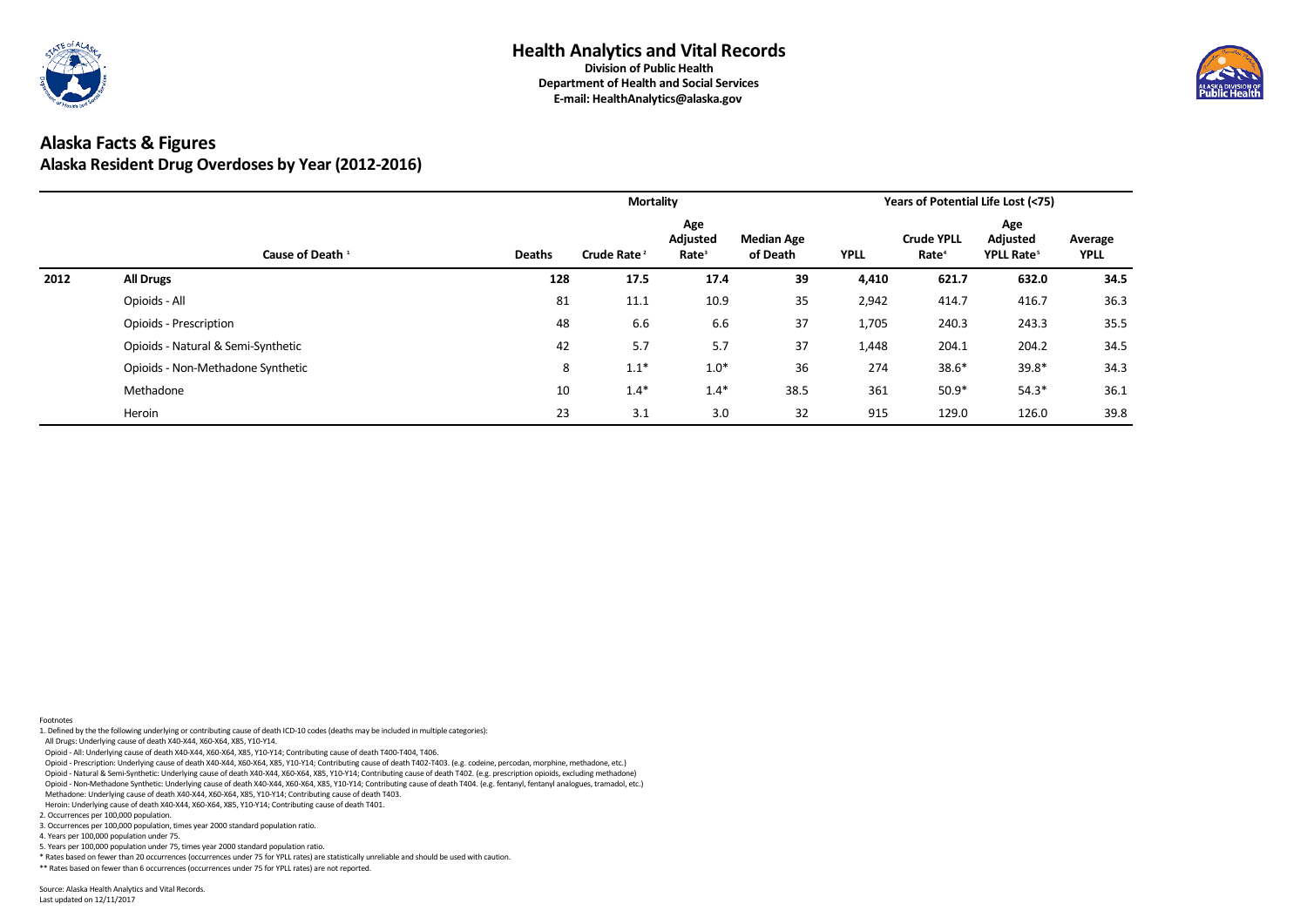

## **Alaska Facts & Figures Alaska Resident Drug Overdoses by 5 Year Rolling Average and Sex (2008-2016)**

|                                     |                                       |               | 2008-2012                         |                                      |               | 2009-2013                  |                                      |               | 2010-2014                         |                                             |               | 2011-2015                  |                                             |               | 2012-2016                  |                                      |
|-------------------------------------|---------------------------------------|---------------|-----------------------------------|--------------------------------------|---------------|----------------------------|--------------------------------------|---------------|-----------------------------------|---------------------------------------------|---------------|----------------------------|---------------------------------------------|---------------|----------------------------|--------------------------------------|
| <b>Sex</b><br>Female<br><b>Male</b> | Cause of Death <sup>1</sup>           | <b>Deaths</b> | <b>Crude</b><br>Rate <sup>2</sup> | Age<br>Adjusted<br>Rate <sup>3</sup> | <b>Deaths</b> | Crude<br>Rate <sup>2</sup> | Age<br>Adjusted<br>Rate <sup>3</sup> | <b>Deaths</b> | <b>Crude</b><br>Rate <sup>2</sup> | Age<br><b>Adjusted</b><br>Rate <sup>3</sup> | <b>Deaths</b> | Crude<br>Rate <sup>2</sup> | Age<br><b>Adjusted</b><br>Rate <sup>3</sup> | <b>Deaths</b> | Crude<br>Rate <sup>2</sup> | Age<br>Adjusted<br>Rate <sup>3</sup> |
|                                     | <b>All Drugs</b>                      | 233           | 13.6                              | 13.4                                 | 223           | 12.9                       | 12.7                                 | 224           | 12.8                              | 12.6                                        | 230           | 13.0                       | 13.0                                        | 229           | 12.9                       | 12.9                                 |
|                                     | Opioids - All                         | 143           | 8.4                               | 8.2                                  | 136           | 7.9                        | 7.7                                  | 133           | 7.6                               | 7.5                                         | 136           | 7.7                        | 7.6                                         | 144           | 8.1                        | 8.0                                  |
|                                     | <b>Opioids - Prescription</b>         | 111           | 6.5                               | 6.4                                  | 103           | 5.9                        | 5.9                                  | 95            | 5.4                               | 5.4                                         | 93            | 5.3                        | 5.2                                         | 98            | 5.5                        | 5.5                                  |
|                                     | Opioids - Natural &<br>Semi-Synthetic | 87            | 5.1                               | 4.9                                  | 84            | 4.8                        | 4.7                                  | 80            | 4.6                               | 4.4                                         | 85            | 4.8                        | 4.7                                         | 88            | $5.0$                      | 4.9                                  |
|                                     | Opioids - Non-Methadone<br>Synthetic  | 27            | 1.6                               | 1.5                                  | 26            | 1.5                        | 1.3                                  | 26            | 1.5                               | 1.3                                         | 24            | 1.4                        | 1.2                                         | 25            | $1.4\,$                    | 1.3                                  |
|                                     | Methadone                             | 33            | 1.9                               | 2.0                                  | 26            | 1.5                        | 1.6                                  | 23            | 1.3                               | 1.3                                         | 18            | $1.0*$                     | $1.0*$                                      | 24            | 1.4                        | 1.4                                  |
|                                     | Heroin                                | 13            | $0.8*$                            | $0.7*$                               | 17            | $1.0*$                     | $0.9*$                               | 21            | 1.2                               | 1.2                                         | 32            | 1.8                        | 1.8                                         | 37            | 2.1                        | 2.0                                  |
|                                     | <b>All Drugs</b>                      | 341           | 18.5                              | 18.1                                 | 328           | 17.6                       | 17.1                                 | 322           | 17.1                              | 16.8                                        | 354           | 18.6                       | 18.2                                        | 372           | 19.5                       | 19.1                                 |
|                                     | Opioids - All                         | 240           | 13.0                              | 12.7                                 | 229           | 12.3                       | 11.9                                 | 221           | 11.7                              | 11.6                                        | 243           | 12.8                       | 12.5                                        | 259           | 13.6                       | 13.3                                 |
|                                     | <b>Opioids - Prescription</b>         | 185           | 10.0                              | 9.8                                  | 166           | 8.9                        | 8.8                                  | 149           | 7.9                               | 8.0                                         | 154           | 8.1                        | 8.0                                         | 152           | 8.0                        | 7.9                                  |
|                                     | Opioids - Natural &<br>Semi-Synthetic | 138           | 7.5                               | 7.4                                  | 128           | 6.9                        | 6.8                                  | 114           | 6.0                               | 6.2                                         | 123           | 6.5                        | 6.4                                         | 129           | 6.8                        | 6.7                                  |
|                                     | Opioids - Non-Methadone<br>Synthetic  | 30            | 1.6                               | 1.7                                  | 31            | 1.7                        | $1.7$                                | 23            | 1.2                               | 1.3                                         | 29            | 1.5                        | 1.5                                         | 31            | 1.6                        | 1.6                                  |
|                                     | Methadone                             | 69            | 3.7                               | 3.6                                  | 54            | 2.9                        | 2.8                                  | 48            | 2.5                               | 2.5                                         | 39            | 2.1                        | 2.0                                         | 29            | 1.5                        | 1.5                                  |
|                                     | Heroin                                | 40            | 2.2                               | 2.0                                  | 53            | 2.8                        | 2.7                                  | 67            | 3.6                               | 3.4                                         | 89            | 4.7                        | 4.5                                         | 118           | 6.2                        | 6.0                                  |

Footnotes

1. Defined by the the following underlying or contributing cause of death ICD-10 codes (deaths may be included in multiple categories):

All Drugs: Underlying cause of death X40-X44, X60-X64, X85, Y10-Y14.

Opioid - All: Underlying cause of death X40-X44, X60-X64, X85, Y10-Y14; Contributing cause of death T400-T404, T406.

Opioid - Prescription: Underlying cause of death X40-X44, X60-X64, X85, Y10-Y14; Contributing cause of death T402-T403. (e.g. codeine, percodan, morphine, methadone, etc.)

Opioid - Natural & Semi-Synthetic: Underlying cause of death X40-X44, X60-X64, X85, Y10-Y14; Contributing cause of death T402. (e.g. prescription opioids, excluding methadone)

Opioid - Non-Methadone Synthetic: Underlying cause of death X40-X44, X60-X64, X85, Y10-Y14; Contributing cause of death T404. (e.g. fentanyl, fentanyl analogues, tramadol, etc.)

Methadone: Underlying cause of death X40-X44, X60-X64, X85, Y10-Y14; Contributing cause of death T403.

Heroin: Underlying cause of death X40-X44, X60-X64, X85, Y10-Y14; Contributing cause of death T401.

2. Occurrences per 100,000 population.

3. Occurrences per 100,000 population, times year 2000 standard population ratio.

4. Years per 100,000 population under 75.

5. Years per 100,000 population under 75, times year 2000 standard population ratio.

\* Rates based on fewer than 20 occurrences (occurrences under 75 for YPLL rates) are statistically unreliable and should be used with caution.

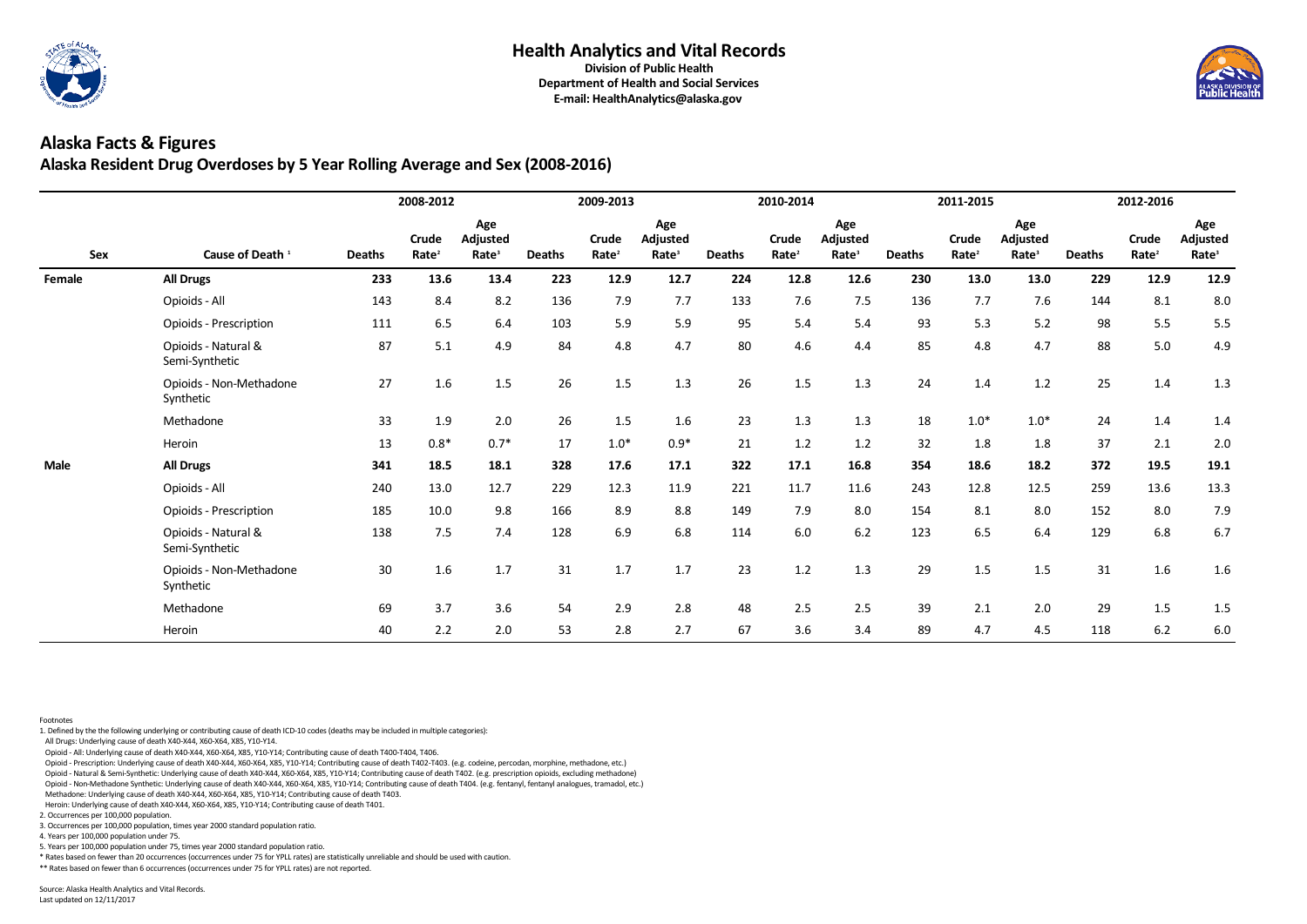

## **Alaska Facts & Figures Alaska Resident Drug Overdoses by 5 Year Rolling Average and Race (2008-2016)**

|                        |                                       |               | 2008-2012                         |                                      |               | 2009-2013                  |                                      |               | 2010-2014                  |                                             |               | 2011-2015                  |                                             |                | 2012-2016                  |                                             |
|------------------------|---------------------------------------|---------------|-----------------------------------|--------------------------------------|---------------|----------------------------|--------------------------------------|---------------|----------------------------|---------------------------------------------|---------------|----------------------------|---------------------------------------------|----------------|----------------------------|---------------------------------------------|
| Race<br>White<br>AI/AN | Cause of Death <sup>1</sup>           | <b>Deaths</b> | <b>Crude</b><br>Rate <sup>2</sup> | Age<br>Adjusted<br>Rate <sup>3</sup> | <b>Deaths</b> | Crude<br>Rate <sup>2</sup> | Age<br>Adjusted<br>Rate <sup>3</sup> | <b>Deaths</b> | Crude<br>Rate <sup>2</sup> | Age<br><b>Adjusted</b><br>Rate <sup>3</sup> | <b>Deaths</b> | Crude<br>Rate <sup>2</sup> | Age<br><b>Adjusted</b><br>Rate <sup>3</sup> | <b>Deaths</b>  | Crude<br>Rate <sup>2</sup> | Age<br><b>Adjusted</b><br>Rate <sup>3</sup> |
|                        | <b>All Drugs</b>                      | 433           | 17.1                              | 16.1                                 | 421           | 16.5                       | 15.5                                 | 412           | 16.0                       | 15.2                                        | 424           | 16.4                       | 15.6                                        | 422            | 16.3                       | 15.7                                        |
|                        | Opioids - All                         | 310           | 12.2                              | 11.6                                 | 296           | 11.6                       | 11.0                                 | 282           | 10.9                       | 10.5                                        | 295           | 11.4                       | 10.9                                        | 308            | 11.9                       | 11.5                                        |
|                        | <b>Opioids - Prescription</b>         | 241           | 9.5                               | 9.1                                  | 221           | 8.6                        | 8.3                                  | 200           | 7.8                        | 7.5                                         | 194           | 7.5                        | 7.2                                         | 192            | 7.4                        | 7.2                                         |
|                        | Opioids - Natural &<br>Semi-Synthetic | 189           | 7.5                               | 7.0                                  | 176           | 6.9                        | 6.5                                  | 161           | 6.2                        | $6.0\,$                                     | 163           | 6.3                        | 6.0                                         | 166            | 6.4                        | 6.2                                         |
|                        | Opioids - Non-Methadone<br>Synthetic  | 40            | 1.6                               | 1.5                                  | 40            | 1.6                        | 1.4                                  | 35            | 1.4                        | 1.3                                         | 39            | 1.5                        | 1.4                                         | 43             | 1.7                        | 1.6                                         |
|                        | Methadone                             | 80            | 3.2                               | 3.1                                  | 65            | 2.5                        | 2.5                                  | 58            | 2.3                        | 2.1                                         | 48            | 1.9                        | 1.8                                         | 45             | 1.7                        | 1.7                                         |
|                        | Heroin                                | 48            | 1.9                               | 1.7                                  | 60            | 2.3                        | 2.2                                  | 69            | 2.7                        | 2.5                                         | 93            | 3.6                        | 3.4                                         | 117            | 4.5                        | 4.3                                         |
|                        | <b>All Drugs</b>                      | 113           | 18.8                              | 21.1                                 | 102           | 16.8                       | 19.1                                 | 100           | 16.2                       | 18.7                                        | 127           | 20.4                       | 23.1                                        | 131            | 20.8                       | 23.4                                        |
|                        | Opioids - All                         | 60            | 10.0                              | 11.1                                 | 57            | 9.4                        | 10.5                                 | 57            | 9.2                        | 10.3                                        | 70            | 11.2                       | 12.1                                        | 72             | 11.5                       | 12.4                                        |
|                        | Opioids - Prescription                | 44            | 7.3                               | 8.2                                  | 38            | 6.2                        | 7.1                                  | 34            | 5.5                        | 6.3                                         | 46            | 7.4                        | 8.0                                         | 44             | 7.0                        | 7.8                                         |
|                        | Opioids - Natural &<br>Semi-Synthetic | 28            | 4.7                               | 5.3                                  | 28            | 4.6                        | 5.2                                  | 25            | 4.1                        | 4.6                                         | 38            | 6.1                        | 6.6                                         | 38             | 6.0                        | 6.7                                         |
|                        | Opioids - Non-Methadone<br>Synthetic  | 15            | $2.5*$                            | $2.7*$                               | 15            | $2.5*$                     | $2.7*$                               | 12            | $1.9*$                     | $2.1*$                                      | 12            | $1.9*$                     | $2.1*$                                      | 10             | $1.6*$                     | $1.7*$                                      |
|                        | Methadone                             | 19            | $3.2*$                            | $3.4*$                               | 13            | $2.1*$                     | $2.4*$                               | 11            | $1.8*$                     | $2.1*$                                      | 9             | $1.4*$                     | $1.6*$                                      | $\overline{7}$ | $1.1*$                     | $1.3*$                                      |
|                        | Heroin                                | 4             | $***$                             | $***$                                | 9             | $1.5*$                     | $1.6*$                               | 16            | $2.6*$                     | $2.8*$                                      | 23            | 3.7                        | 3.8                                         | 29             | 4.6                        | 4.8                                         |

Footnotes

1. Defined by the the following underlying or contributing cause of death ICD-10 codes (deaths may be included in multiple categories):

All Drugs: Underlying cause of death X40-X44, X60-X64, X85, Y10-Y14.

Opioid - All: Underlying cause of death X40-X44, X60-X64, X85, Y10-Y14; Contributing cause of death T400-T404, T406.

Opioid - Prescription: Underlying cause of death X40-X44, X60-X64, X85, Y10-Y14; Contributing cause of death T402-T403. (e.g. codeine, percodan, morphine, methadone, etc.)

Opioid - Natural & Semi-Synthetic: Underlying cause of death X40-X44, X60-X64, X85, Y10-Y14; Contributing cause of death T402. (e.g. prescription opioids, excluding methadone)

Opioid - Non-Methadone Synthetic: Underlying cause of death X40-X44, X60-X64, X85, Y10-Y14; Contributing cause of death T404. (e.g. fentanyl, fentanyl analogues, tramadol, etc.)

Methadone: Underlying cause of death X40-X44, X60-X64, X85, Y10-Y14; Contributing cause of death T403.

Heroin: Underlying cause of death X40-X44, X60-X64, X85, Y10-Y14; Contributing cause of death T401.

2. Occurrences per 100,000 population.

3. Occurrences per 100,000 population, times year 2000 standard population ratio.

4. Years per 100,000 population under 75.

5. Years per 100,000 population under 75, times year 2000 standard population ratio.

\* Rates based on fewer than 20 occurrences (occurrences under 75 for YPLL rates) are statistically unreliable and should be used with caution.

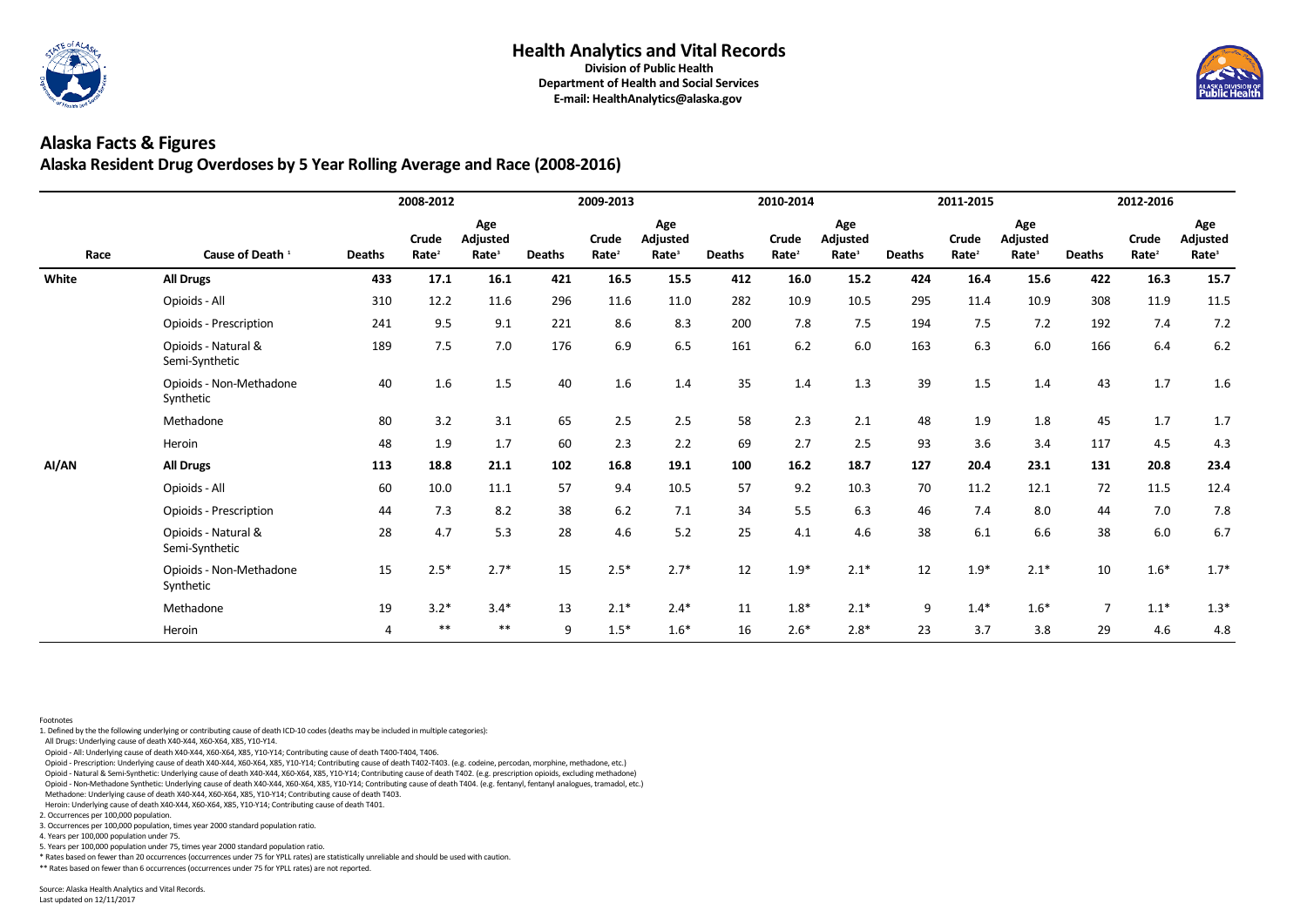

## **Alaska Facts & Figures Alaska Resident Drug Overdoses by 5 Year Rolling Average and Race (2008-2016)**

|                |                                       |               | 2008-2012                  |                                             |               | 2009-2013                  |                                             |               | 2010-2014                  |                                      |               | 2011-2015                  |                                      |               | 2012-2016                  |                                             |
|----------------|---------------------------------------|---------------|----------------------------|---------------------------------------------|---------------|----------------------------|---------------------------------------------|---------------|----------------------------|--------------------------------------|---------------|----------------------------|--------------------------------------|---------------|----------------------------|---------------------------------------------|
| Race           | Cause of Death <sup>1</sup>           | <b>Deaths</b> | Crude<br>Rate <sup>2</sup> | Age<br><b>Adjusted</b><br>Rate <sup>3</sup> | <b>Deaths</b> | Crude<br>Rate <sup>2</sup> | Age<br><b>Adjusted</b><br>Rate <sup>3</sup> | <b>Deaths</b> | Crude<br>Rate <sup>2</sup> | Age<br>Adjusted<br>Rate <sup>3</sup> | <b>Deaths</b> | Crude<br>Rate <sup>2</sup> | Age<br>Adjusted<br>Rate <sup>3</sup> | <b>Deaths</b> | Crude<br>Rate <sup>2</sup> | Age<br><b>Adjusted</b><br>Rate <sup>3</sup> |
| Asian/PI/Black | <b>All Drugs</b>                      | 24            | 5.8                        | 6.4                                         | 26            | 6.0                        | 6.3                                         | 30            | 6.8                        | 6.8                                  | 29            | 6.4                        | 6.3                                  | 39            | 8.3                        | 8.2                                         |
|                | Opioids - All                         | 8             | $1.9*$                     | $2.0*$                                      | 8             | $1.9*$                     | $1.9*$                                      | 10            | $2.3*$                     | $2.2*$                               | 10            | $2.2*$                     | $2.0*$                               | 16            | $3.4*$                     | $3.3*$                                      |
|                | <b>Opioids - Prescription</b>         |               | $1.7*$                     | $1.7*$                                      |               | $1.6*$                     | $1.7*$                                      |               | $1.6*$                     | $1.6*$                               | 5             | $***$                      | $***$                                | 9             | $1.9*$                     | $1.9*$                                      |
|                | Opioids - Natural &<br>Semi-Synthetic | 6             | $1.4*$                     | $1.5*$                                      | 6             | $1.4*$                     | $1.5*$                                      | 6             | $1.4*$                     | $1.4*$                               | 5             | $***$                      | $***$                                | 9             | $1.9*$                     | $1.9*$                                      |
|                | Opioids - Non-Methadone<br>Synthetic  |               | $***$                      | $***$                                       |               | $***$                      | $***$                                       | ຳ             | $***$                      | $***$                                |               | $***$                      | $***$                                | €             | $***$                      | $***$                                       |
|                | Methadone                             |               | $***$                      | $***$                                       |               | $***$                      | $***$                                       |               | $***$                      | $***$                                | $\mathbf 0$   | $**$                       | $***$                                | $\mathbf 0$   | $***$                      | $***$                                       |
|                | Heroin                                | $\mathbf 0$   | $***$                      | $***$                                       |               | $***$                      | $***$                                       |               | $***$                      | $***$                                | 3             | **                         | **                                   | 6             | $1.3*$                     | $1.2*$                                      |

Footnotes

1. Defined by the the following underlying or contributing cause of death ICD-10 codes (deaths may be included in multiple categories):

All Drugs: Underlying cause of death X40-X44, X60-X64, X85, Y10-Y14.

Opioid - All: Underlying cause of death X40-X44, X60-X64, X85, Y10-Y14; Contributing cause of death T400-T404, T406.

Opioid - Prescription: Underlying cause of death X40-X44, X60-X64, X85, Y10-Y14; Contributing cause of death T402-T403. (e.g. codeine, percodan, morphine, methadone, etc.)

Opioid - Natural & Semi-Synthetic: Underlying cause of death X40-X44, X60-X64, X85, Y10-Y14; Contributing cause of death T402. (e.g. prescription opioids, excluding methadone)

Opioid - Non-Methadone Synthetic: Underlying cause of death X40-X44, X60-X64, X85, Y10-Y14; Contributing cause of death T404. (e.g. fentanyl, fentanyl analogues, tramadol, etc.)

Methadone: Underlying cause of death X40-X44, X60-X64, X85, Y10-Y14; Contributing cause of death T403.

Heroin: Underlying cause of death X40-X44, X60-X64, X85, Y10-Y14; Contributing cause of death T401.

2. Occurrences per 100,000 population.

3. Occurrences per 100,000 population, times year 2000 standard population ratio.

4. Years per 100,000 population under 75.

5. Years per 100,000 population under 75, times year 2000 standard population ratio.

\* Rates based on fewer than 20 occurrences (occurrences under 75 for YPLL rates) are statistically unreliable and should be used with caution.

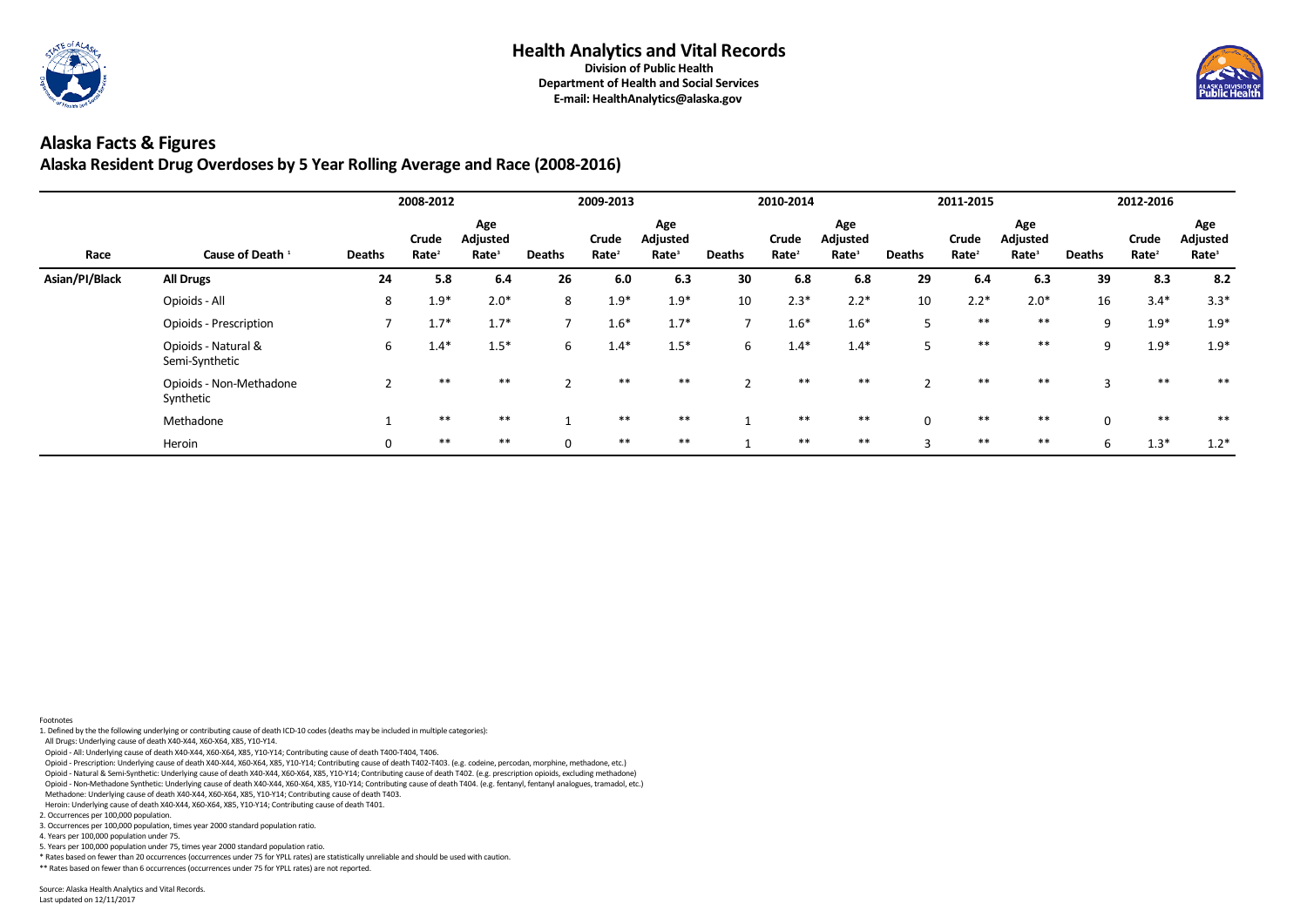

## **Alaska Facts & Figures Alaska Resident Drug Overdoses by 5 Year Rolling Average and Age Group (2008-2016)**

|                  |                                       | 2008-2012      |                                          | 2009-2013               |                                          | 2010-2014      |                                          | 2011-2015      |                                          | 2012-2016      |                                          |
|------------------|---------------------------------------|----------------|------------------------------------------|-------------------------|------------------------------------------|----------------|------------------------------------------|----------------|------------------------------------------|----------------|------------------------------------------|
| <b>Age Group</b> | Cause of Death <sup>1</sup>           | <b>Deaths</b>  | <b>Age Specific</b><br>Rate <sup>2</sup> | <b>Deaths</b>           | <b>Age Specific</b><br>Rate <sup>2</sup> | <b>Deaths</b>  | <b>Age Specific</b><br>Rate <sup>2</sup> | <b>Deaths</b>  | <b>Age Specific</b><br>Rate <sup>2</sup> | <b>Deaths</b>  | <b>Age Specific</b><br>Rate <sup>2</sup> |
| 00-14            | <b>All Drugs</b>                      | 5.             | $***$                                    | $\overline{\mathbf{3}}$ | $***$                                    | 2              | $***$                                    | $\mathbf{3}$   | $***$                                    |                | $***$                                    |
|                  | Opioids - All                         | $\overline{3}$ | $***$                                    |                         | $***$                                    |                | $***$                                    | $\overline{2}$ | $***$                                    |                | $***$                                    |
|                  | <b>Opioids - Prescription</b>         | 3              | $***$                                    |                         | $***$                                    |                | $***$                                    |                | $***$                                    | $\Omega$       | $***$                                    |
|                  | Opioids - Natural &<br>Semi-Synthetic | 3              | $***$                                    | $\overline{2}$          | $***$                                    |                | $***$                                    |                | $***$                                    | $\mathbf 0$    | $***$                                    |
|                  | Opioids - Non-Methadone<br>Synthetic  |                | $***$                                    | 1                       | $***$                                    |                | $***$                                    | $\overline{2}$ | $***$                                    |                | $***$                                    |
|                  | Methadone                             | $\overline{0}$ | $***$                                    | $\mathbf 0$             | $***$                                    | $\mathbf 0$    | $***$                                    | $\mathbf 0$    | $***$                                    | $\mathbf 0$    | $***$                                    |
|                  | Heroin                                | $\mathbf 0$    | $***$                                    | $\mathbf 0$             | $***$                                    | $\pmb{0}$      | $***$                                    | $\mathbf 0$    | $***$                                    | $\mathbf 0$    | $***$                                    |
| 15-24            | <b>All Drugs</b>                      | 61             | 11.4                                     | 49                      | 9.3                                      | 49             | 9.3                                      | 57             | 11.0                                     | 65             | 12.7                                     |
|                  | Opioids - All                         | 48             | 9.0                                      | 37                      | 7.0                                      | 38             | 7.2                                      | 47             | 9.1                                      | 53             | 10.3                                     |
|                  | <b>Opioids - Prescription</b>         | 35             | 6.6                                      | 26                      | 4.9                                      | 21             | 4.0                                      | 26             | 5.0                                      | 24             | 4.7                                      |
|                  | Opioids - Natural &<br>Semi-Synthetic | 19             | $3.6*$                                   | 18                      | $3.4*$                                   | 15             | $2.9*$                                   | 21             | 4.0                                      | 21             | 4.1                                      |
|                  | Opioids - Non-Methadone<br>Synthetic  | 5              | $***$                                    | $\overline{4}$          | $***$                                    | 6              | $1.1*$                                   | $\overline{7}$ | $1.3*$                                   | $9\,$          | $1.8*$                                   |
|                  | Methadone                             | 17             | $3.2*$                                   | 8                       | $1.5*$                                   | $\overline{7}$ | $1.3*$                                   | 6              | $1.2*$                                   | $\overline{4}$ | $***$                                    |
|                  | Heroin                                | 8              | $1.5*$                                   | $\overline{7}$          | $1.3*$                                   | 12             | $2.3*$                                   | 18             | $3.5*$                                   | 26             | 5.1                                      |

Footnotes

1. Defined by the the following underlying or contributing cause of death ICD-10 codes (deaths may be included in multiple categories):

All Drugs: Underlying cause of death X40-X44, X60-X64, X85, Y10-Y14.

Opioid - All: Underlying cause of death X40-X44, X60-X64, X85, Y10-Y14; Contributing cause of death T400-T404, T406.

Opioid - Prescription: Underlying cause of death X40-X44, X60-X64, X85, Y10-Y14; Contributing cause of death T402-T403. (e.g. codeine, percodan, morphine, methadone, etc.)

Opioid - Natural & Semi-Synthetic: Underlying cause of death X40-X44, X60-X64, X85, Y10-Y14; Contributing cause of death T402. (e.g. prescription opioids, excluding methadone)

Opioid - Non-Methadone Synthetic: Underlying cause of death X40-X44, X60-X64, X85, Y10-Y14; Contributing cause of death T404. (e.g. fentanyl, fentanyl analogues, tramadol, etc.)

Methadone: Underlying cause of death X40-X44, X60-X64, X85, Y10-Y14; Contributing cause of death T403.

Heroin: Underlying cause of death X40-X44, X60-X64, X85, Y10-Y14; Contributing cause of death T401.

2. Occurrences per 100,000 population.

3. Occurrences per 100,000 population, times year 2000 standard population ratio.

4. Years per 100,000 population under 75.

5. Years per 100,000 population under 75, times year 2000 standard population ratio.

\* Rates based on fewer than 20 occurrences (occurrences under 75 for YPLL rates) are statistically unreliable and should be used with caution.

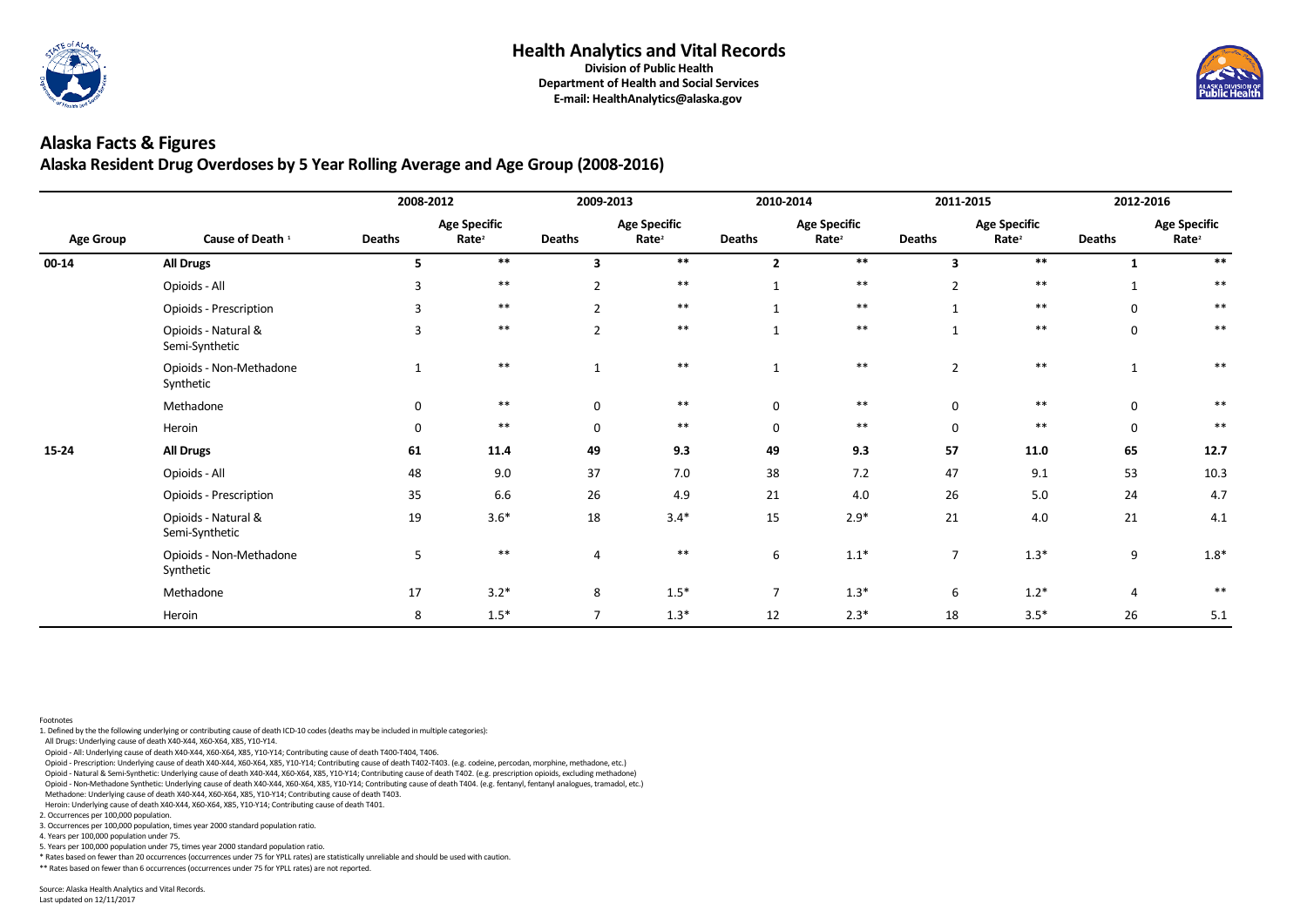

## **Alaska Facts & Figures Alaska Resident Drug Overdoses by 5 Year Rolling Average and Age Group (2008-2016)**

|                  |                                       | 2008-2012      |                                          | 2009-2013      |                                          | 2010-2014     |                                          | 2011-2015     |                                          | 2012-2016        |                                          |
|------------------|---------------------------------------|----------------|------------------------------------------|----------------|------------------------------------------|---------------|------------------------------------------|---------------|------------------------------------------|------------------|------------------------------------------|
| <b>Age Group</b> | Cause of Death <sup>1</sup>           | <b>Deaths</b>  | <b>Age Specific</b><br>Rate <sup>2</sup> | <b>Deaths</b>  | <b>Age Specific</b><br>Rate <sup>2</sup> | <b>Deaths</b> | <b>Age Specific</b><br>Rate <sup>2</sup> | <b>Deaths</b> | <b>Age Specific</b><br>Rate <sup>2</sup> | <b>Deaths</b>    | <b>Age Specific</b><br>Rate <sup>2</sup> |
| $25 - 34$        | <b>All Drugs</b>                      | 111            | 21.7                                     | 113            | 21.3                                     | 121           | 22.2                                     | 141           | 25.3                                     | 151              | 26.7                                     |
|                  | Opioids - All                         | 81             | 15.8                                     | 82             | 15.5                                     | 85            | 15.6                                     | 97            | 17.4                                     | 109              | 19.3                                     |
|                  | <b>Opioids - Prescription</b>         | 55             | 10.7                                     | 53             | 10.0                                     | 51            | 9.3                                      | 54            | 9.7                                      | 59               | 10.4                                     |
|                  | Opioids - Natural &<br>Semi-Synthetic | 42             | 8.2                                      | 42             | 7.9                                      | 40            | 7.3                                      | 47            | 8.4                                      | 53               | 9.4                                      |
|                  | Opioids - Non-Methadone<br>Synthetic  | 14             | $2.7*$                                   | 15             | $2.8*$                                   | 14            | $2.6*$                                   | 15            | $2.7*$                                   | 17               | $3.0*$                                   |
|                  | Methadone                             | 17             | $3.3*$                                   | 15             | $2.8*$                                   | 13            | $2.4*$                                   | 10            | $1.8*$                                   | $\boldsymbol{9}$ | $1.6*$                                   |
|                  | Heroin                                | 17             | $3.3*$                                   | 24             | 4.5                                      | 33            | 6.0                                      | 47            | 8.4                                      | 58               | 10.3                                     |
| 35-44            | <b>All Drugs</b>                      | 129            | 27.6                                     | 129            | 27.8                                     | 135           | 29.3                                     | 134           | 29.1                                     | 134              | 29.1                                     |
|                  | Opioids - All                         | 83             | 17.8                                     | 80             | 17.3                                     | 85            | 18.4                                     | 82            | 17.8                                     | 89               | 19.3                                     |
|                  | <b>Opioids - Prescription</b>         | 69             | 14.8                                     | 63             | 13.6                                     | 64            | 13.9                                     | 58            | 12.6                                     | 60               | 13.0                                     |
|                  | Opioids - Natural &<br>Semi-Synthetic | 52             | 11.1                                     | 47             | 10.1                                     | 49            | 10.6                                     | 46            | 10.0                                     | 50               | 10.9                                     |
|                  | Opioids - Non-Methadone<br>Synthetic  | $\overline{7}$ | $1.5*$                                   | $\overline{7}$ | $1.5*$                                   | 8             | $1.7*$                                   | $9\,$         | $2.0*$                                   | $\boldsymbol{9}$ | $2.0*$                                   |
|                  | Methadone                             | 27             | 5.8                                      | 22             | 4.7                                      | 19            | $4.1*$                                   | 15            | $3.3*$                                   | 16               | $3.5*$                                   |
|                  | Heroin                                | 8              | $1.7*$                                   | 15             | $3.2*$                                   | 18            | $3.9*$                                   | 22            | 4.8                                      | 30               | 6.5                                      |

Footnotes

1. Defined by the the following underlying or contributing cause of death ICD-10 codes (deaths may be included in multiple categories):

All Drugs: Underlying cause of death X40-X44, X60-X64, X85, Y10-Y14.

Opioid - All: Underlying cause of death X40-X44, X60-X64, X85, Y10-Y14; Contributing cause of death T400-T404, T406.

Opioid - Prescription: Underlying cause of death X40-X44, X60-X64, X85, Y10-Y14; Contributing cause of death T402-T403. (e.g. codeine, percodan, morphine, methadone, etc.)

Opioid - Natural & Semi-Synthetic: Underlying cause of death X40-X44, X60-X64, X85, Y10-Y14; Contributing cause of death T402. (e.g. prescription opioids, excluding methadone)

Opioid - Non-Methadone Synthetic: Underlying cause of death X40-X44, X60-X64, X85, Y10-Y14; Contributing cause of death T404. (e.g. fentanyl, fentanyl analogues, tramadol, etc.)

Methadone: Underlying cause of death X40-X44, X60-X64, X85, Y10-Y14; Contributing cause of death T403.

Heroin: Underlying cause of death X40-X44, X60-X64, X85, Y10-Y14; Contributing cause of death T401.

2. Occurrences per 100,000 population.

3. Occurrences per 100,000 population, times year 2000 standard population ratio.

4. Years per 100,000 population under 75.

5. Years per 100,000 population under 75, times year 2000 standard population ratio.

\* Rates based on fewer than 20 occurrences (occurrences under 75 for YPLL rates) are statistically unreliable and should be used with caution.

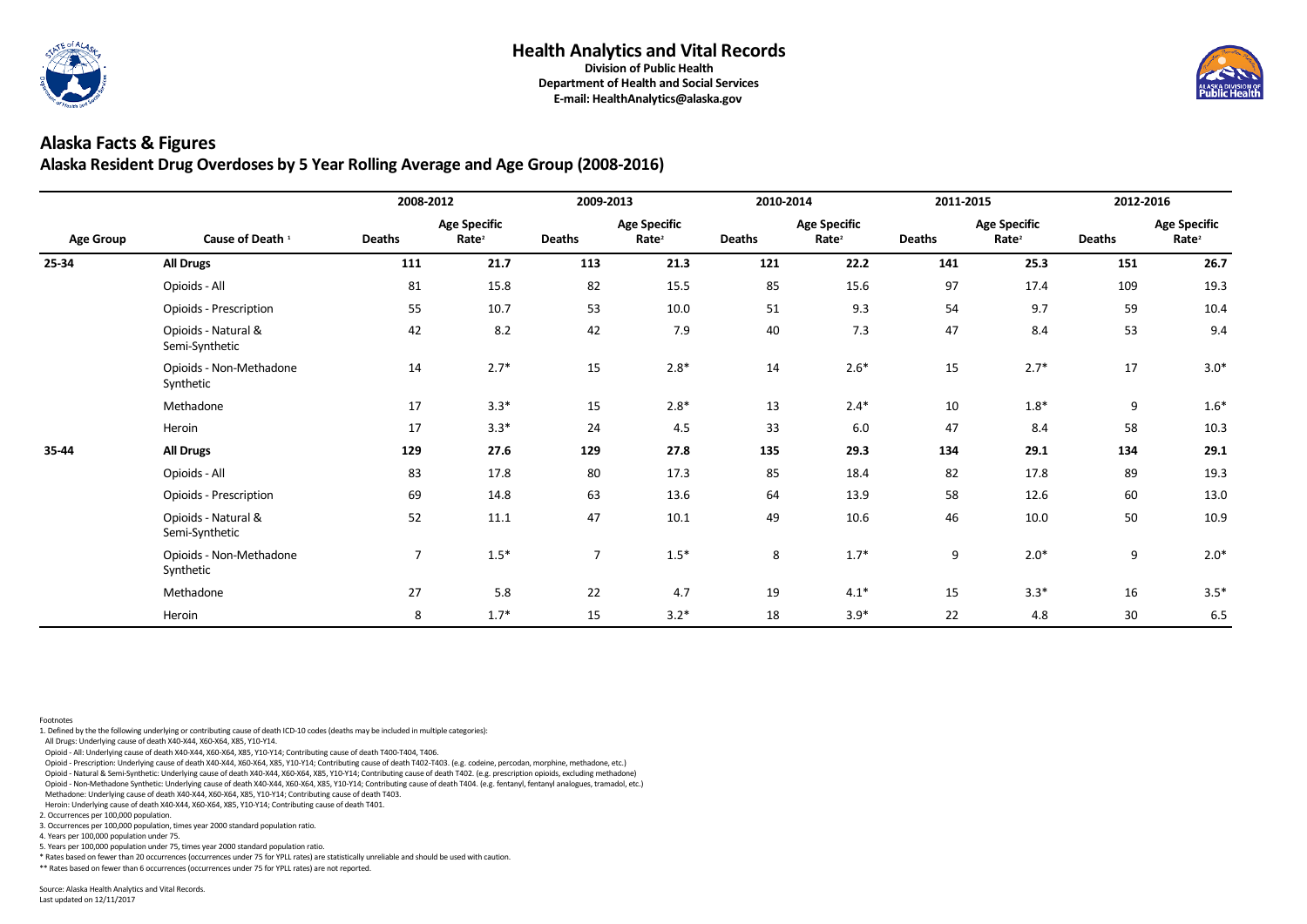

## **Alaska Facts & Figures Alaska Resident Drug Overdoses by 5 Year Rolling Average and Age Group (2008-2016)**

|                  |                                       | 2008-2012     |                                          | 2009-2013     |                                          | 2010-2014      |                                          | 2011-2015      |                                          | 2012-2016      |                                          |
|------------------|---------------------------------------|---------------|------------------------------------------|---------------|------------------------------------------|----------------|------------------------------------------|----------------|------------------------------------------|----------------|------------------------------------------|
| <b>Age Group</b> | Cause of Death <sup>1</sup>           | <b>Deaths</b> | <b>Age Specific</b><br>Rate <sup>2</sup> | <b>Deaths</b> | <b>Age Specific</b><br>Rate <sup>2</sup> | <b>Deaths</b>  | <b>Age Specific</b><br>Rate <sup>2</sup> | <b>Deaths</b>  | <b>Age Specific</b><br>Rate <sup>2</sup> | <b>Deaths</b>  | <b>Age Specific</b><br>Rate <sup>2</sup> |
| 45-54            | <b>All Drugs</b>                      | 175           | 31.8                                     | 159           | 29.3                                     | 138            | 26.0                                     | 136            | 26.3                                     | 133            | 26.4                                     |
|                  | Opioids - All                         | 112           | 20.4                                     | 100           | 18.5                                     | 82             | 15.4                                     | 78             | 15.1                                     | 73             | 14.5                                     |
|                  | <b>Opioids - Prescription</b>         | 92            | 16.7                                     | 76            | 14.0                                     | 60             | 11.3                                     | 55             | 10.6                                     | 51             | 10.1                                     |
|                  | Opioids - Natural &<br>Semi-Synthetic | 74            | 13.5                                     | 60            | 11.1                                     | 46             | 8.7                                      | 46             | 8.9                                      | 43             | 8.5                                      |
|                  | Opioids - Non-Methadone<br>Synthetic  | 17            | $3.1*$                                   | 16            | $3.0*$                                   | $11\,$         | $2.1*$                                   | $11\,$         | $2.1*$                                   | 11             | $2.2*$                                   |
|                  | Methadone                             | 28            | 5.1                                      | 24            | 4.4                                      | 21             | 4.0                                      | 13             | $2.5*$                                   | 12             | $2.4*$                                   |
|                  | Heroin                                | 14            | $2.5*$                                   | 14            | $2.6*$                                   | 14             | $2.6*$                                   | 18             | $3.5*$                                   | 21             | 4.2                                      |
| 55-64            | <b>All Drugs</b>                      | 76            | 17.7                                     | 85            | 18.9                                     | 89             | 19.1                                     | 99             | 20.7                                     | 101            | 20.7                                     |
|                  | Opioids - All                         | 44            | 10.2                                     | 53            | 11.8                                     | 54             | 11.6                                     | 63             | 13.1                                     | 66             | 13.5                                     |
|                  | Opioids - Prescription                | 32            | 7.4                                      | 39            | 8.7                                      | 39             | 8.4                                      | 45             | 9.4                                      | 47             | 9.6                                      |
|                  | Opioids - Natural &<br>Semi-Synthetic | 28            | 6.5                                      | 35            | 7.8                                      | 35             | 7.5                                      | 40             | 8.3                                      | 42             | 8.6                                      |
|                  | Opioids - Non-Methadone<br>Synthetic  | 9             | $2.1*$                                   | 11            | $2.4*$                                   | $\overline{7}$ | $1.5*$                                   | $\overline{7}$ | $1.5*$                                   | $\overline{7}$ | $1.4*$                                   |
|                  | Methadone                             | 10            | $2.3*$                                   | 9             | $2.0*$                                   | 11             | $2.4*$                                   | 12             | $2.5*$                                   | 11             | $2.3*$                                   |
|                  | Heroin                                | 6             | $1.4*$                                   | 10            | $2.2*$                                   | $11\,$         | $2.4*$                                   | 15             | $3.1*$                                   | 18             | $3.7*$                                   |

Footnotes

1. Defined by the the following underlying or contributing cause of death ICD-10 codes (deaths may be included in multiple categories):

All Drugs: Underlying cause of death X40-X44, X60-X64, X85, Y10-Y14.

Opioid - All: Underlying cause of death X40-X44, X60-X64, X85, Y10-Y14; Contributing cause of death T400-T404, T406.

Opioid - Prescription: Underlying cause of death X40-X44, X60-X64, X85, Y10-Y14; Contributing cause of death T402-T403. (e.g. codeine, percodan, morphine, methadone, etc.)

Opioid - Natural & Semi-Synthetic: Underlying cause of death X40-X44, X60-X64, X85, Y10-Y14; Contributing cause of death T402. (e.g. prescription opioids, excluding methadone)

Opioid - Non-Methadone Synthetic: Underlying cause of death X40-X44, X60-X64, X85, Y10-Y14; Contributing cause of death T404. (e.g. fentanyl, fentanyl analogues, tramadol, etc.)

Methadone: Underlying cause of death X40-X44, X60-X64, X85, Y10-Y14; Contributing cause of death T403.

Heroin: Underlying cause of death X40-X44, X60-X64, X85, Y10-Y14; Contributing cause of death T401.

2. Occurrences per 100,000 population.

3. Occurrences per 100,000 population, times year 2000 standard population ratio.

4. Years per 100,000 population under 75.

5. Years per 100,000 population under 75, times year 2000 standard population ratio.

\* Rates based on fewer than 20 occurrences (occurrences under 75 for YPLL rates) are statistically unreliable and should be used with caution.

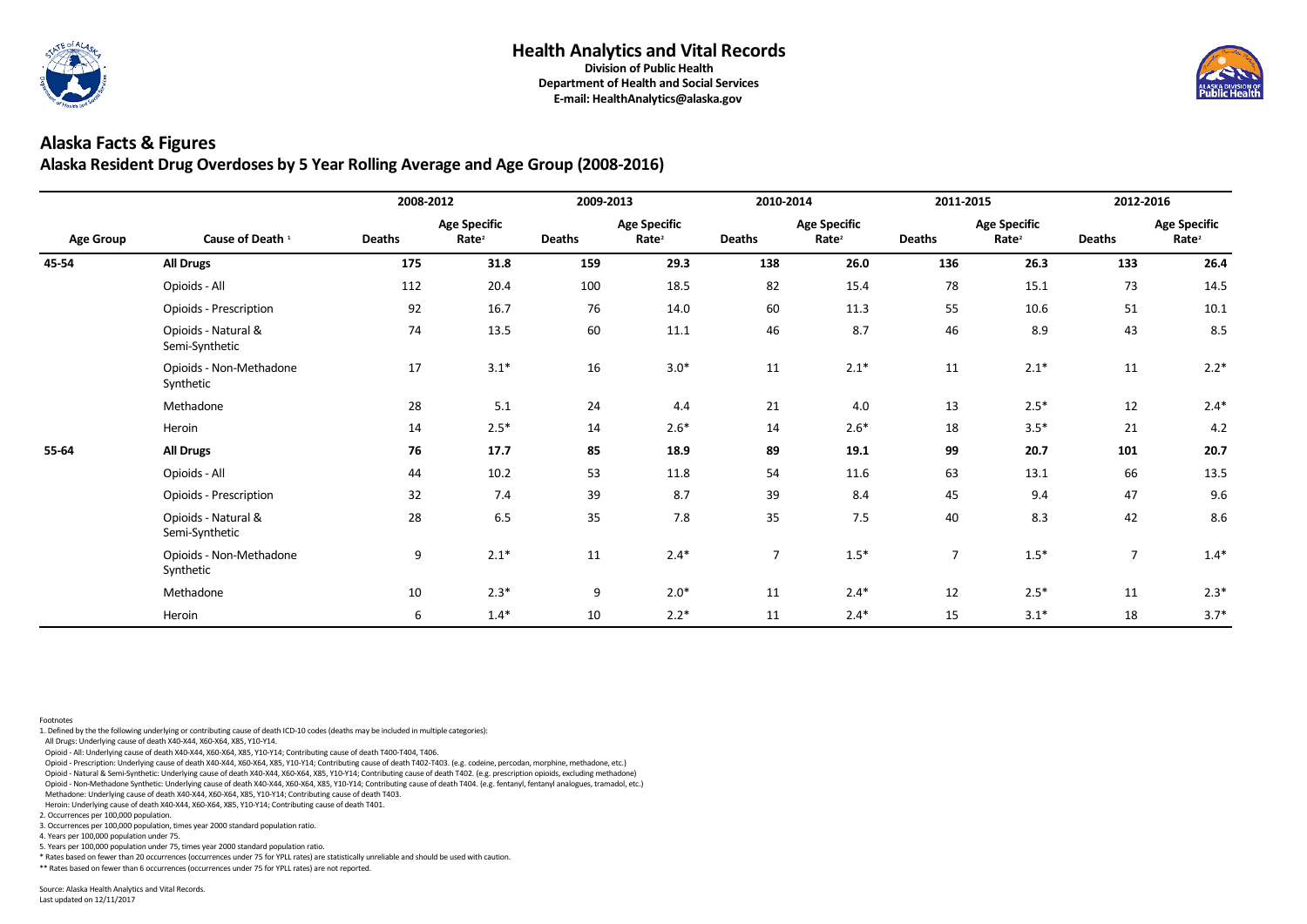

## **Alaska Facts & Figures Alaska Resident Drug Overdoses by 5 Year Rolling Average and Age Group (2008-2016)**

|                  |                                       | 2008-2012     |                                          | 2009-2013     |                                          | 2010-2014     |                                          | 2011-2015              |                                          | 2012-2016     |                                          |
|------------------|---------------------------------------|---------------|------------------------------------------|---------------|------------------------------------------|---------------|------------------------------------------|------------------------|------------------------------------------|---------------|------------------------------------------|
| <b>Age Group</b> | Cause of Death <sup>1</sup>           | <b>Deaths</b> | <b>Age Specific</b><br>Rate <sup>2</sup> | <b>Deaths</b> | <b>Age Specific</b><br>Rate <sup>2</sup> | <b>Deaths</b> | <b>Age Specific</b><br>Rate <sup>2</sup> | <b>Deaths</b>          | <b>Age Specific</b><br>Rate <sup>2</sup> | <b>Deaths</b> | <b>Age Specific</b><br>Rate <sup>2</sup> |
| $65+$            | <b>All Drugs</b>                      | 17            | $6.1*$                                   | 14            | $4.7*$                                   | 12            | $3.8*$                                   | 15                     | $4.5*$                                   | 17            | $4.8*$                                   |
|                  | Opioids - All                         | 11            | $3.9*$                                   | 10            | $3.4*$                                   | 8             | $2.5*$                                   | 10                     | $3.0*$                                   | 12            | $3.4*$                                   |
|                  | <b>Opioids - Prescription</b>         | 9             | $3.2*$                                   | 9             | $3.0*$                                   | 7             | $2.2*$                                   | 8                      | $2.4*$                                   | 9             | $2.5*$                                   |
|                  | Opioids - Natural &<br>Semi-Synthetic | 6             | $2.2*$                                   |               | $2.4*$                                   |               | $2.2*$                                   |                        | $2.1*$                                   | 8             | $2.2*$                                   |
|                  | Opioids - Non-Methadone<br>Synthetic  |               | $***$                                    | 3             | $\ast\ast$                               | 2             | $***$                                    | $\mathbf{\hat{}}$<br>∠ | $***$                                    |               | $***$                                    |
|                  | Methadone                             |               | $***$                                    |               | $\ast\ast$                               | $\mathbf{0}$  | $***$                                    |                        | $***$                                    |               | $***$                                    |
|                  | Heroin                                | $\mathbf 0$   | $***$                                    | 0             | $***$                                    | $\mathbf{0}$  | $***$                                    |                        | $***$                                    |               | $***$                                    |

Footnotes

1. Defined by the the following underlying or contributing cause of death ICD-10 codes (deaths may be included in multiple categories):

All Drugs: Underlying cause of death X40-X44, X60-X64, X85, Y10-Y14.

Opioid - All: Underlying cause of death X40-X44, X60-X64, X85, Y10-Y14; Contributing cause of death T400-T404, T406.

Opioid - Prescription: Underlying cause of death X40-X44, X60-X64, X85, Y10-Y14; Contributing cause of death T402-T403. (e.g. codeine, percodan, morphine, methadone, etc.)

Opioid - Natural & Semi-Synthetic: Underlying cause of death X40-X44, X60-X64, X85, Y10-Y14; Contributing cause of death T402. (e.g. prescription opioids, excluding methadone)

Opioid - Non-Methadone Synthetic: Underlying cause of death X40-X44, X60-X64, X85, Y10-Y14; Contributing cause of death T404. (e.g. fentanyl, fentanyl analogues, tramadol, etc.)

Methadone: Underlying cause of death X40-X44, X60-X64, X85, Y10-Y14; Contributing cause of death T403.

Heroin: Underlying cause of death X40-X44, X60-X64, X85, Y10-Y14; Contributing cause of death T401.

2. Occurrences per 100,000 population.

3. Occurrences per 100,000 population, times year 2000 standard population ratio.

4. Years per 100,000 population under 75.

5. Years per 100,000 population under 75, times year 2000 standard population ratio.

\* Rates based on fewer than 20 occurrences (occurrences under 75 for YPLL rates) are statistically unreliable and should be used with caution.

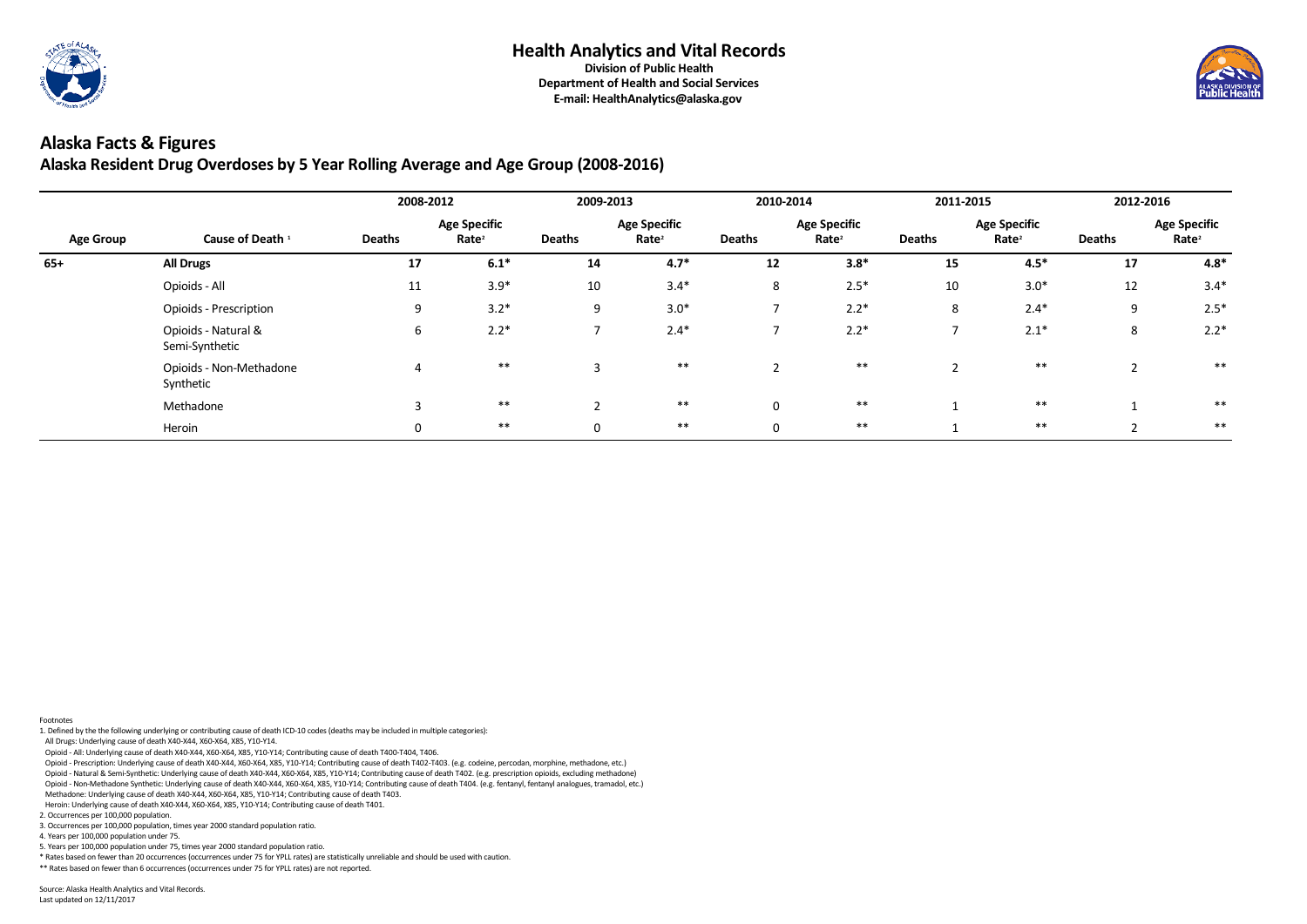

#### **Health Analytics and Vital Records Division of Public Health**

**Department of Health and Social Services E-mail: HealthAnalytics@alaska.gov** 

## **Alaska Facts & Figures Alaska Resident Drug Overdoses by 5 Year Rolling Average and Public Health Region (2008-2016)**

|                          | Cause of Death <sup>1</sup>           | 2008-2012     |                                   |                                      | 2009-2013     |                            |                                             |               | 2010-2014                  |                                      |               | 2011-2015                  |                                      | 2012-2016      |                            |                                      |
|--------------------------|---------------------------------------|---------------|-----------------------------------|--------------------------------------|---------------|----------------------------|---------------------------------------------|---------------|----------------------------|--------------------------------------|---------------|----------------------------|--------------------------------------|----------------|----------------------------|--------------------------------------|
| <b>Regional Area</b>     |                                       | <b>Deaths</b> | <b>Crude</b><br>Rate <sup>2</sup> | Age<br>Adjusted<br>Rate <sup>3</sup> | <b>Deaths</b> | Crude<br>Rate <sup>2</sup> | Age<br><b>Adjusted</b><br>Rate <sup>3</sup> | <b>Deaths</b> | Crude<br>Rate <sup>2</sup> | Age<br>Adjusted<br>Rate <sup>3</sup> | <b>Deaths</b> | Crude<br>Rate <sup>2</sup> | Age<br>Adjusted<br>Rate <sup>3</sup> | <b>Deaths</b>  | Crude<br>Rate <sup>2</sup> | Age<br>Adjusted<br>Rate <sup>3</sup> |
| Anchorage                | <b>All Drugs</b>                      | 268           | 18.4                              | 17.7                                 | 257           | 17.4                       | 16.9                                        | 255           | 17.1                       | 16.8                                 | 276           | 18.5                       | 18.0                                 | 272            | 18.2                       | 17.7                                 |
|                          | Opioids - All                         | 170           | 11.7                              | 11.1                                 | 164           | 11.1                       | 10.6                                        | 155           | 10.4                       | 10.1                                 | 170           | 11.4                       | 10.9                                 | 176            | 11.8                       | 11.3                                 |
|                          | <b>Opioids - Prescription</b>         | 121           | 8.3                               | 7.9                                  | 110           | 7.5                        | 7.2                                         | 95            | 6.4                        | 6.3                                  | 98            | 6.6                        | 6.4                                  | 92             | 6.1                        | 6.0                                  |
|                          | Opioids - Natural &<br>Semi-Synthetic | 103           | 7.1                               | 6.7                                  | 98            | 6.6                        | 6.4                                         | 85            | 5.7                        | 5.6                                  | 89            | 6.0                        | 5.8                                  | 84             | 5.6                        | 5.4                                  |
|                          | Opioids - Non-Methadone<br>Synthetic  | 25            | 1.7                               | 1.7                                  | 21            | 1.4                        | 1.3                                         | 17            | $1.1*$                     | $1.1*$                               | 21            | 1.4                        | 1.4                                  | 21             | 1.4                        | 1.3                                  |
|                          | Methadone                             | 29            | 2.0                               | 1.9                                  | 19            | $1.3*$                     | $1.2*$                                      | 18            | $1.2*$                     | $1.1*$                               | 16            | $1.1*$                     | $1.0*$                               | 17             | $1.1*$                     | $1.1*$                               |
|                          | Heroin                                | 31            | 2.1                               | 2.0                                  | 40            | 2.7                        | 2.5                                         | 49            | 3.3                        | 3.0                                  | 65            | 4.4                        | 4.0                                  | 84             | 5.6                        | 5.3                                  |
| <b>Gulf Coast Region</b> | <b>All Drugs</b>                      | 65            | 16.5                              | 17.1                                 | 63            | 15.8                       | 16.4                                        | 59            | 14.7                       | 15.7                                 | 69            | 17.1                       | 17.9                                 | 77             | 19.1                       | 19.6                                 |
|                          | Opioids - All                         | 49            | 12.4                              | 13.3                                 | 44            | 11.1                       | 11.8                                        | 42            | 10.5                       | 11.5                                 | 49            | 12.2                       | 13.0                                 | 59             | 14.6                       | 15.3                                 |
|                          | Opioids - Prescription                | 38            | 9.6                               | 10.4                                 | 35            | 8.8                        | 9.4                                         | 29            | 7.2                        | 8.1                                  | 36            | 8.9                        | 9.6                                  | 44             | 10.9                       | 11.6                                 |
|                          | Opioids - Natural &<br>Semi-Synthetic | 29            | 7.4                               | 7.9                                  | 25            | 6.3                        | 6.6                                         | 21            | 5.2                        | 5.8                                  | 28            | 6.9                        | 7.2                                  | 36             | 8.9                        | 9.4                                  |
|                          | Opioids - Non-Methadone<br>Synthetic  | 8             | $2.0*$                            | $1.8*$                               | 6             | $1.5*$                     | $1.3*$                                      | 6             | $1.5*$                     | $1.5*$                               | 5             | $***$                      | $***$                                | $\overline{7}$ | $1.7*$                     | $1.8*$                               |
|                          | Methadone                             | 13            | $3.3*$                            | $3.6*$                               | 12            | $3.0*$                     | $3.2*$                                      | 9             | $2.2*$                     | $2.4*$                               | 10            | $2.5*$                     | $2.8*$                               | 10             | $2.5*$                     | $2.8*$                               |
|                          | Heroin                                | 5             | $***$                             | $***$                                | 5             | $***$                      | $***$                                       | 9             | $2.2*$                     | $2.5*$                               | 15            | $3.7*$                     | $3.7*$                               | 20             | 4.9                        | 4.9                                  |

Footnotes

1. Defined by the the following underlying or contributing cause of death ICD-10 codes (deaths may be included in multiple categories):

All Drugs: Underlying cause of death X40-X44, X60-X64, X85, Y10-Y14.

Opioid - All: Underlying cause of death X40-X44, X60-X64, X85, Y10-Y14; Contributing cause of death T400-T404, T406.

Opioid - Prescription: Underlying cause of death X40-X44, X60-X64, X85, Y10-Y14; Contributing cause of death T402-T403. (e.g. codeine, percodan, morphine, methadone, etc.)

Opioid - Natural & Semi-Synthetic: Underlying cause of death X40-X44, X60-X64, X85, Y10-Y14; Contributing cause of death T402. (e.g. prescription opioids, excluding methadone)

Opioid - Non-Methadone Synthetic: Underlying cause of death X40-X44, X60-X64, X85, Y10-Y14; Contributing cause of death T404. (e.g. fentanyl, fentanyl analogues, tramadol, etc.)

Methadone: Underlying cause of death X40-X44, X60-X64, X85, Y10-Y14; Contributing cause of death T403.

Heroin: Underlying cause of death X40-X44, X60-X64, X85, Y10-Y14; Contributing cause of death T401.

2. Occurrences per 100,000 population.

3. Occurrences per 100,000 population, times year 2000 standard population ratio.

4. Years per 100,000 population under 75.

5. Years per 100,000 population under 75, times year 2000 standard population ratio.

\* Rates based on fewer than 20 occurrences (occurrences under 75 for YPLL rates) are statistically unreliable and should be used with caution.

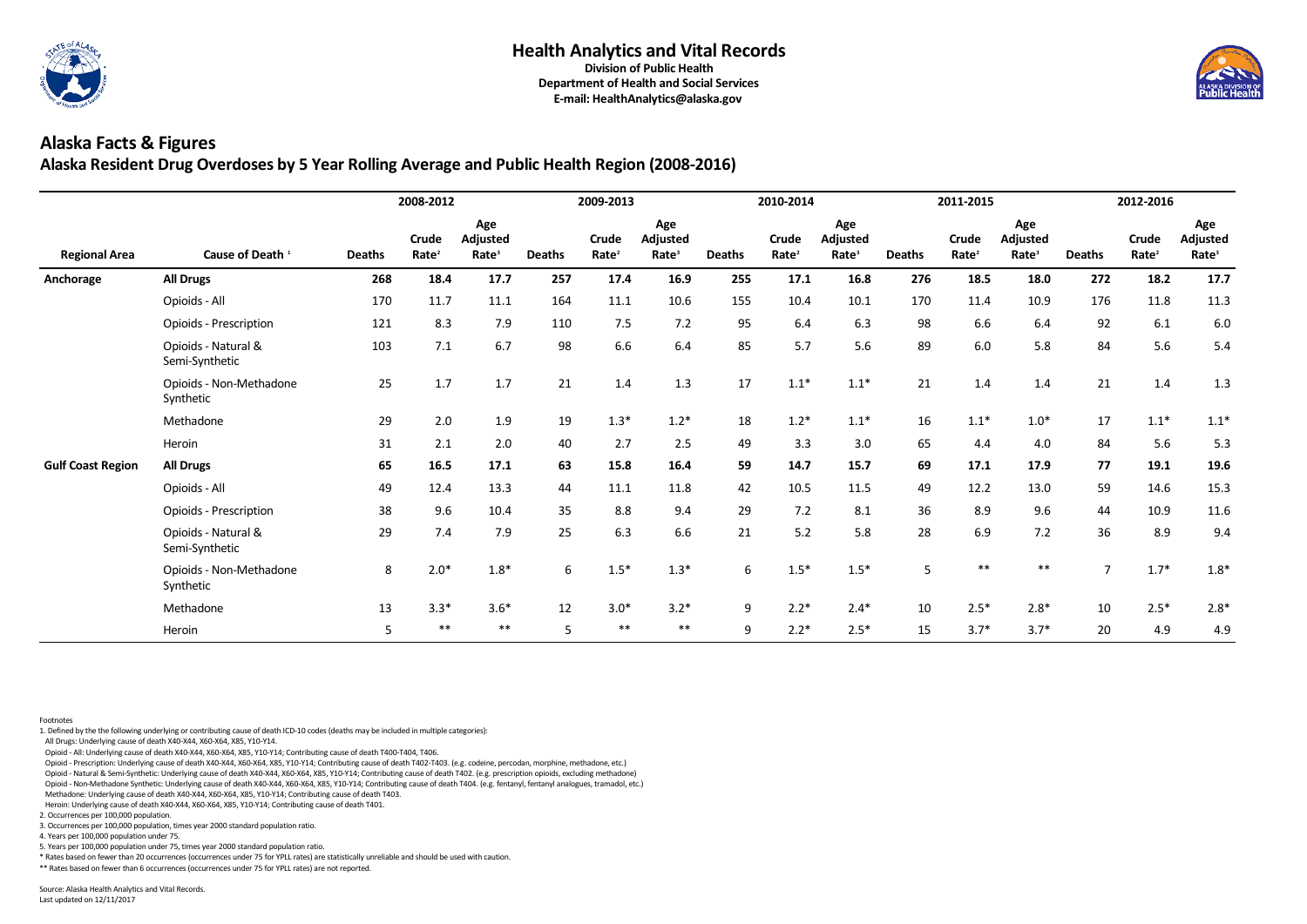

#### **Health Analytics and Vital Records Division of Public Health**

**Department of Health and Social Services E-mail: HealthAnalytics@alaska.gov** 

## **Alaska Facts & Figures Alaska Resident Drug Overdoses by 5 Year Rolling Average and Public Health Region (2008-2016)**

|                        | Cause of Death <sup>1</sup>           | 2008-2012      |                                   |                                             | 2009-2013      |                                   |                                             |               | 2010-2014                         |                                             |                | 2011-2015                  |                                             | 2012-2016      |                            |                                             |
|------------------------|---------------------------------------|----------------|-----------------------------------|---------------------------------------------|----------------|-----------------------------------|---------------------------------------------|---------------|-----------------------------------|---------------------------------------------|----------------|----------------------------|---------------------------------------------|----------------|----------------------------|---------------------------------------------|
| <b>Regional Area</b>   |                                       | <b>Deaths</b>  | <b>Crude</b><br>Rate <sup>2</sup> | Age<br><b>Adjusted</b><br>Rate <sup>3</sup> | <b>Deaths</b>  | <b>Crude</b><br>Rate <sup>2</sup> | Age<br><b>Adjusted</b><br>Rate <sup>3</sup> | <b>Deaths</b> | <b>Crude</b><br>Rate <sup>2</sup> | Age<br><b>Adjusted</b><br>Rate <sup>3</sup> | <b>Deaths</b>  | Crude<br>Rate <sup>2</sup> | Age<br><b>Adjusted</b><br>Rate <sup>3</sup> | <b>Deaths</b>  | Crude<br>Rate <sup>2</sup> | Age<br><b>Adjusted</b><br>Rate <sup>3</sup> |
| <b>Interior Region</b> | <b>All Drugs</b>                      | 72             | 12.8                              | 12.8                                        | 71             | 12.6                              | 12.7                                        | 68            | 12.0                              | 11.9                                        | 67             | 11.8                       | 11.9                                        | 72             | 12.7                       | 12.5                                        |
|                        | Opioids - All                         | 42             | 7.5                               | 7.6                                         | 44             | 7.8                               | 8.0                                         | 41            | 7.2                               | 7.2                                         | 38             | 6.7                        | 6.5                                         | 42             | 7.4                        | 7.1                                         |
|                        | <b>Opioids - Prescription</b>         | 38             | 6.8                               | 6.8                                         | 38             | 6.7                               | 6.9                                         | 33            | 5.8                               | 5.9                                         | 27             | 4.7                        | 4.8                                         | 27             | 4.7                        | 4.8                                         |
|                        | Opioids - Natural &<br>Semi-Synthetic | 28             | 5.0                               | 4.9                                         | 31             | 5.5                               | 5.5                                         | 28            | 4.9                               | 5.0                                         | 25             | 4.4                        | 4.4                                         | 26             | 4.6                        | 4.6                                         |
|                        | Opioids - Non-Methadone<br>Synthetic  | 8              | $1.4*$                            | $1.6*$                                      | 12             | $2.1*$                            | $2.3*$                                      | 9             | $1.6*$                            | $1.8*$                                      | $\overline{7}$ | $1.2*$                     | $1.2*$                                      | $\overline{7}$ | $1.2*$                     | $1.3*$                                      |
|                        | Methadone                             | 12             | $2.1*$                            | $2.3*$                                      | 9              | $1.6*$                            | $1.8*$                                      | 8             | $1.4*$                            | $1.3*$                                      | 5              | $***$                      | $***$                                       | 3              | $***$                      | $***$                                       |
|                        | Heroin                                | $\overline{2}$ | $***$                             | $***$                                       | $\overline{3}$ | $***$                             | $***$                                       | 6             | $1.1*$                            | $1.0*$                                      | 8              | $1.4*$                     | $1.3*$                                      | 11             | $1.9*$                     | $1.6*$                                      |
| Mat-Su                 | <b>All Drugs</b>                      | 91             | 20.5                              | 19.8                                        | 83             | 18.2                              | 17.3                                        | 84            | 17.9                              | 17.4                                        | 88             | 18.4                       | 18.2                                        | 91             | 18.6                       | 18.7                                        |
|                        | Opioids - All                         | 71             | 16.0                              | 15.4                                        | 64             | 14.0                              | 13.3                                        | 60            | 12.8                              | 12.5                                        | 62             | 12.9                       | 12.9                                        | 65             | 13.3                       | 13.5                                        |
|                        | <b>Opioids - Prescription</b>         | 62             | 14.0                              | 13.3                                        | 53             | 11.6                              | 10.8                                        | 48            | 10.2                              | 9.8                                         | 47             | 9.8                        | 9.6                                         | 50             | 10.2                       | 10.2                                        |
|                        | Opioids - Natural &<br>Semi-Synthetic | 43             | 9.7                               | 9.3                                         | 37             | 8.1                               | 7.6                                         | 34            | 7.3                               | 7.0                                         | 33             | 6.9                        | 6.8                                         | 39             | 8.0                        | 8.1                                         |
|                        | Opioids - Non-Methadone<br>Synthetic  | 10             | $2.3*$                            | $2.1*$                                      | 10             | $2.2*$                            | $1.9*$                                      | 8             | $1.7*$                            | $1.6*$                                      | 11             | $2.3*$                     | $2.3*$                                      | 10             | $2.0*$                     | $2.0*$                                      |
|                        | Methadone                             | 30             | 6.8                               | 6.4                                         | 26             | 5.7                               | 5.3                                         | 22            | 4.7                               | 4.4                                         | 19             | $4.0*$                     | $3.7*$                                      | 17             | $3.5*$                     | $3.4*$                                      |
|                        | Heroin                                | 8              | $1.8*$                            | $1.8*$                                      | 10             | $2.2*$                            | $2.3*$                                      | 12            | $2.6*$                            | $2.8*$                                      | 14             | $2.9*$                     | $3.2*$                                      | 16             | $3.3*$                     | $3.6*$                                      |

Footnotes

1. Defined by the the following underlying or contributing cause of death ICD-10 codes (deaths may be included in multiple categories):

All Drugs: Underlying cause of death X40-X44, X60-X64, X85, Y10-Y14.

Opioid - All: Underlying cause of death X40-X44, X60-X64, X85, Y10-Y14; Contributing cause of death T400-T404, T406.

Opioid - Prescription: Underlying cause of death X40-X44, X60-X64, X85, Y10-Y14; Contributing cause of death T402-T403. (e.g. codeine, percodan, morphine, methadone, etc.)

Opioid - Natural & Semi-Synthetic: Underlying cause of death X40-X44, X60-X64, X85, Y10-Y14; Contributing cause of death T402. (e.g. prescription opioids, excluding methadone)

Opioid - Non-Methadone Synthetic: Underlying cause of death X40-X44, X60-X64, X85, Y10-Y14; Contributing cause of death T404. (e.g. fentanyl, fentanyl analogues, tramadol, etc.)

Methadone: Underlying cause of death X40-X44, X60-X64, X85, Y10-Y14; Contributing cause of death T403.

Heroin: Underlying cause of death X40-X44, X60-X64, X85, Y10-Y14; Contributing cause of death T401.

2. Occurrences per 100,000 population.

3. Occurrences per 100,000 population, times year 2000 standard population ratio.

4. Years per 100,000 population under 75.

5. Years per 100,000 population under 75, times year 2000 standard population ratio.

\* Rates based on fewer than 20 occurrences (occurrences under 75 for YPLL rates) are statistically unreliable and should be used with caution.

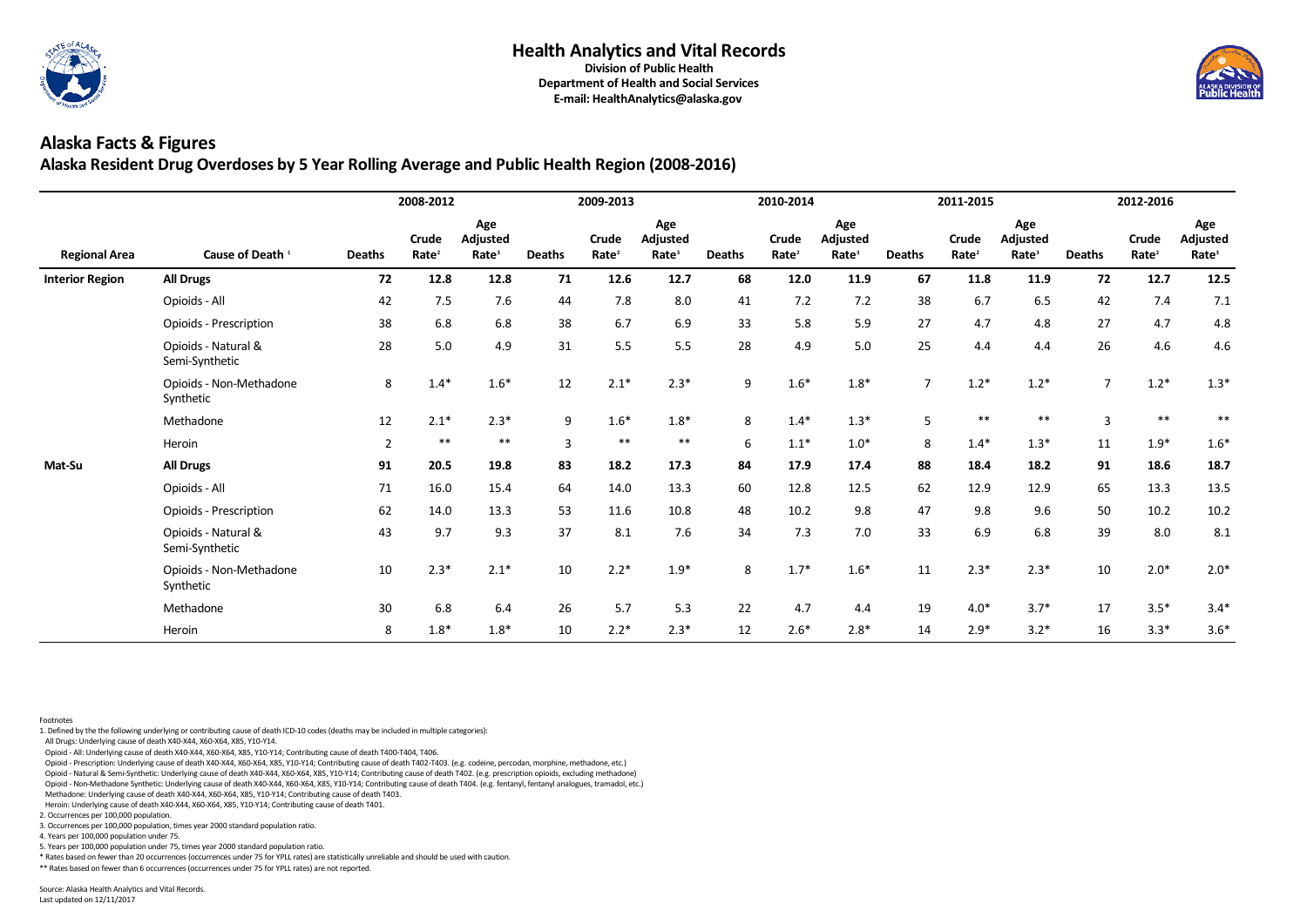

#### **Health Analytics and Vital Records Division of Public Health**

**Department of Health and Social Services E-mail: HealthAnalytics@alaska.gov** 

## **Alaska Facts & Figures Alaska Resident Drug Overdoses by 5 Year Rolling Average and Public Health Region (2008-2016)**

|                         | Cause of Death <sup>1</sup>           | 2008-2012      |                            |                                             | 2009-2013     |                                   |                                             |                         | 2010-2014                  |                                             |               | 2011-2015                  |                                             | 2012-2016     |                            |                                      |
|-------------------------|---------------------------------------|----------------|----------------------------|---------------------------------------------|---------------|-----------------------------------|---------------------------------------------|-------------------------|----------------------------|---------------------------------------------|---------------|----------------------------|---------------------------------------------|---------------|----------------------------|--------------------------------------|
| <b>Regional Area</b>    |                                       | <b>Deaths</b>  | Crude<br>Rate <sup>2</sup> | Age<br><b>Adjusted</b><br>Rate <sup>3</sup> | <b>Deaths</b> | <b>Crude</b><br>Rate <sup>2</sup> | Age<br><b>Adjusted</b><br>Rate <sup>3</sup> | <b>Deaths</b>           | Crude<br>Rate <sup>2</sup> | Age<br><b>Adjusted</b><br>Rate <sup>3</sup> | <b>Deaths</b> | Crude<br>Rate <sup>2</sup> | Age<br><b>Adjusted</b><br>Rate <sup>3</sup> | <b>Deaths</b> | Crude<br>Rate <sup>2</sup> | Age<br>Adjusted<br>Rate <sup>3</sup> |
| <b>Northern Region</b>  | <b>All Drugs</b>                      | $\mathbf{7}$   | $5.5*$                     | $6.3*$                                      | 8             | $6.1*$                            | $6.8*$                                      | $\overline{\mathbf{z}}$ | $5.2*$                     | $5.8*$                                      | 9             | $6.6*$                     | $7.1*$                                      | 9             | $6.5*$                     | $7.0*$                               |
|                         | Opioids - All                         |                | $***$                      | $***$                                       | 6             | $4.5*$                            | $5.4*$                                      | 5                       | $***$                      | $***$                                       | 7             | $5.1*$                     | $5.9*$                                      | 7             | $5.1*$                     | $5.8*$                               |
|                         | Opioids - Prescription                | $\overline{3}$ | $***$                      | $***$                                       |               | $***$                             | $***$                                       | $\overline{3}$          | $***$                      | $***$                                       |               | $***$                      | $***$                                       |               | $***$                      | $***$                                |
|                         | Opioids - Natural &<br>Semi-Synthetic | 3              | $***$                      | $***$                                       |               | $***$                             | $***$                                       | $\overline{3}$          | $***$                      | $***$                                       | $\Delta$      | $***$                      | $***$                                       |               | $***$                      | $***$                                |
|                         | Opioids - Non-Methadone<br>Synthetic  |                | $***$                      | $***$                                       |               | $***$                             | $***$                                       | $\overline{2}$          | $***$                      | $***$                                       | 3             | $***$                      | $***$                                       |               | $***$                      | $**$                                 |
|                         | Methadone                             |                | $***$                      | $***$                                       |               | $***$                             | $***$                                       | $\mathbf 0$             | $***$                      | $***$                                       | $\mathbf 0$   | $***$                      | $***$                                       |               | $***$                      | $**$                                 |
|                         | Heroin                                | $\mathbf 0$    | $***$                      | $***$                                       |               | $***$                             | $***$                                       | $\pmb{0}$               | $***$                      | $***$                                       | $\mathbf 0$   | $***$                      | $***$                                       | $\Omega$      | $***$                      | $***$                                |
| <b>Southeast Region</b> | <b>All Drugs</b>                      | 55             | 15.2                       | 14.6                                        | 53            | 14.5                              | 13.7                                        | 57                      | 15.5                       | 14.2                                        | 57            | 15.4                       | 13.6                                        | 60            | 16.2                       | 15.3                                 |
|                         | Opioids - All                         | 36             | 10.0                       | 9.8                                         | 31            | 8.5                               | 8.3                                         | 37                      | 10.0                       | 9.4                                         | 38            | 10.2                       | 9.2                                         | 39            | 10.5                       | 10.0                                 |
|                         | Opioids - Prescription                | 24             | 6.6                        | 6.9                                         | 19            | $5.2*$                            | $5.4*$                                      | 25                      | 6.8                        | 6.4                                         | 23            | 6.2                        | 5.3                                         | 23            | 6.2                        | 5.6                                  |
|                         | Opioids - Natural &<br>Semi-Synthetic | $10\,$         | $2.8*$                     | $2.9*$                                      | 9             | $2.5*$                            | $2.6*$                                      | 14                      | $3.8*$                     | $3.3*$                                      | 19            | $5.1*$                     | $4.4*$                                      | 19            | $5.1*$                     | $4.6*$                               |
|                         | Opioids - Non-Methadone<br>Synthetic  | 5              | $***$                      | $***$                                       |               | $***$                             | $***$                                       | 5                       | $***$                      | $***$                                       |               | **                         | $***$                                       |               | $***$                      | $***$                                |
|                         | Methadone                             | 16             | $4.4*$                     | $4.6*$                                      | 11            | $3.0*$                            | $3.2*$                                      | 11                      | $3.0*$                     | $3.1*$                                      | 4             | **                         | $***$                                       |               | $***$                      | $***$                                |
|                         | Heroin                                | 6              | $1.7*$                     | $1.3*$                                      | 10            | $2.7*$                            | $2.3*$                                      | 10                      | $2.7*$                     | $2.5*$                                      | 16            | $4.3*$                     | $4.2*$                                      | 19            | $5.1*$                     | $5.3*$                               |

Footnotes

1. Defined by the the following underlying or contributing cause of death ICD-10 codes (deaths may be included in multiple categories):

All Drugs: Underlying cause of death X40-X44, X60-X64, X85, Y10-Y14.

Opioid - All: Underlying cause of death X40-X44, X60-X64, X85, Y10-Y14; Contributing cause of death T400-T404, T406.

Opioid - Prescription: Underlying cause of death X40-X44, X60-X64, X85, Y10-Y14; Contributing cause of death T402-T403. (e.g. codeine, percodan, morphine, methadone, etc.)

Opioid - Natural & Semi-Synthetic: Underlying cause of death X40-X44, X60-X64, X85, Y10-Y14; Contributing cause of death T402. (e.g. prescription opioids, excluding methadone)

Opioid - Non-Methadone Synthetic: Underlying cause of death X40-X44, X60-X64, X85, Y10-Y14; Contributing cause of death T404. (e.g. fentanyl, fentanyl analogues, tramadol, etc.)

Methadone: Underlying cause of death X40-X44, X60-X64, X85, Y10-Y14; Contributing cause of death T403.

Heroin: Underlying cause of death X40-X44, X60-X64, X85, Y10-Y14; Contributing cause of death T401.

2. Occurrences per 100,000 population.

3. Occurrences per 100,000 population, times year 2000 standard population ratio.

4. Years per 100,000 population under 75.

5. Years per 100,000 population under 75, times year 2000 standard population ratio.

\* Rates based on fewer than 20 occurrences (occurrences under 75 for YPLL rates) are statistically unreliable and should be used with caution.